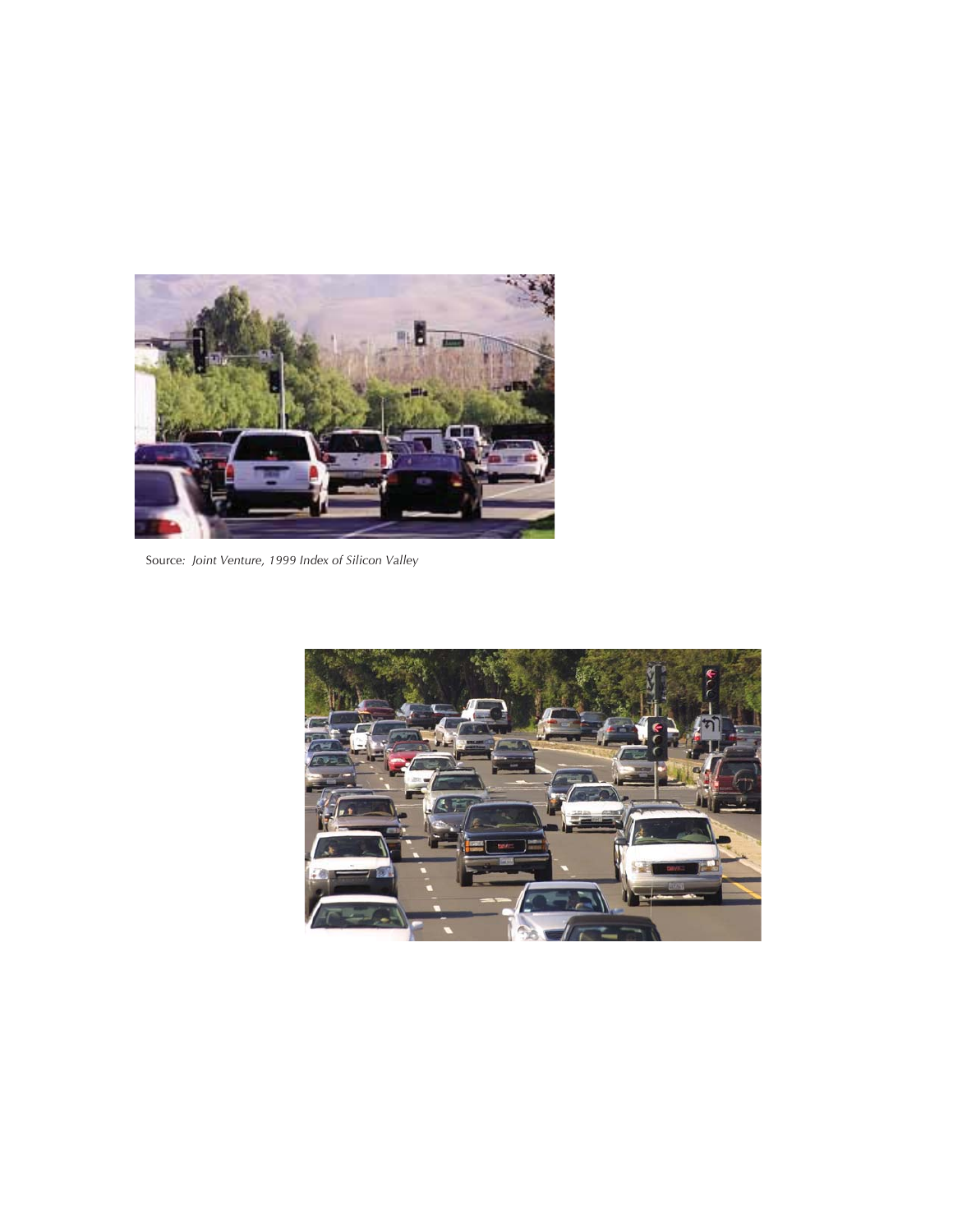# **SECTION TEN**

# FUNDING STRATEGY

The Expressway Study *Implementation Plan* has laid out a comprehensive program for the improvement and maintenance of the expressways over the next 30 years. The plan identifies a total capital program approaching \$2 billion as well as needs of \$18 million annually for maintenance and operations.

Funding such a program requires both aggressively pursuing existing revenue sources and finding new revenue sources. It is also advisable to be realistic about how much of the plan may actually be achievable during the 30-year timeframe given the competing interests for transportation dollars. To address this, the various needs are broken out by capital and maintenance/operations and into categories by type of project. In addition, the biggest category of capital projects (roadway capacity/operational improvements) has been broken into tiers to help the prioritization process.

This section summarizes the funding needs as identified in the plan; explains the existing level of funding available to the expressways along with other competing needs for roadway funds; and explores potential new revenue sources. The section concludes with a specific list of funding strategies to pursue.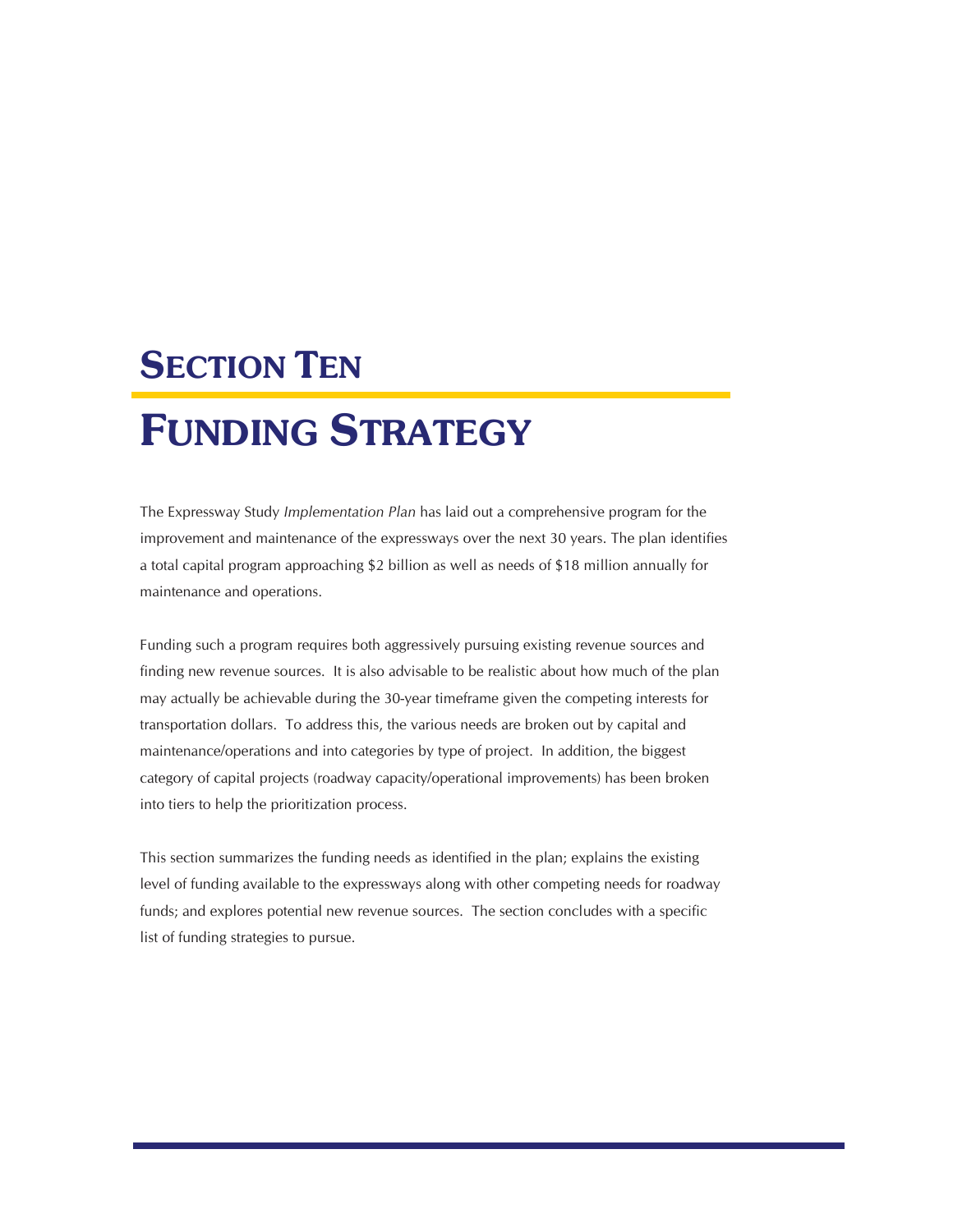# Expressway Capital and Maintenance/Operations Needs

Total capital needs for the expressway system range from \$1.7 to 2.0 billion. Table 10-1 summarizes the capital program needs by element.

Table 10-2 provides local match requirements for each tier list and the entire capital program. The local match requirement is based on the 20% match policy included as part of Santa Clara Valley Transportation Authority's (VTA) Valley Transportation Plan (VTP) 2020 Plan. The match requirement currently applies to all grant funds from federal, state, and regional sources that are allocated by VTA.

Total maintenance/operations needs are \$18 million annually, based mostly on existing facility requirements (pavement maintenance and signal operations) and to a lesser extent on build-out of the related portions of the capital program (i.e., Traffic Operations System (TOS) enhancements, landscaping). Table 10-3 summarizes the annual maintenance operations needs by category to provide the level of effort that matches the adjoining cities' current policies.

| <b>Table 10-1: Capital Program Needs</b>                                              |                                    |                                     |  |
|---------------------------------------------------------------------------------------|------------------------------------|-------------------------------------|--|
| <b>Flement</b>                                                                        | <b>Subtotal Cost</b><br>(millions) | <b>Total/Net Cost</b><br>(millions) |  |
| Capacity/Operational Improvement Element (including<br>HOV & signal/TOS projects) (1) |                                    |                                     |  |
| Tier 1A Roadway Projects                                                              | \$149-151                          |                                     |  |
| Tier 1B Roadway Projects                                                              | \$261-271                          |                                     |  |
| Tier 1C Roadway Projects                                                              | \$49-53                            |                                     |  |
| Tier 2 Roadway Projects                                                               | \$585-671                          |                                     |  |
| Tier 3 Roadway Projects                                                               | \$593-795                          |                                     |  |
| Total                                                                                 |                                    | $$1.637 - 1.941$                    |  |

#### **124** *Section 10* **Funding Strategy**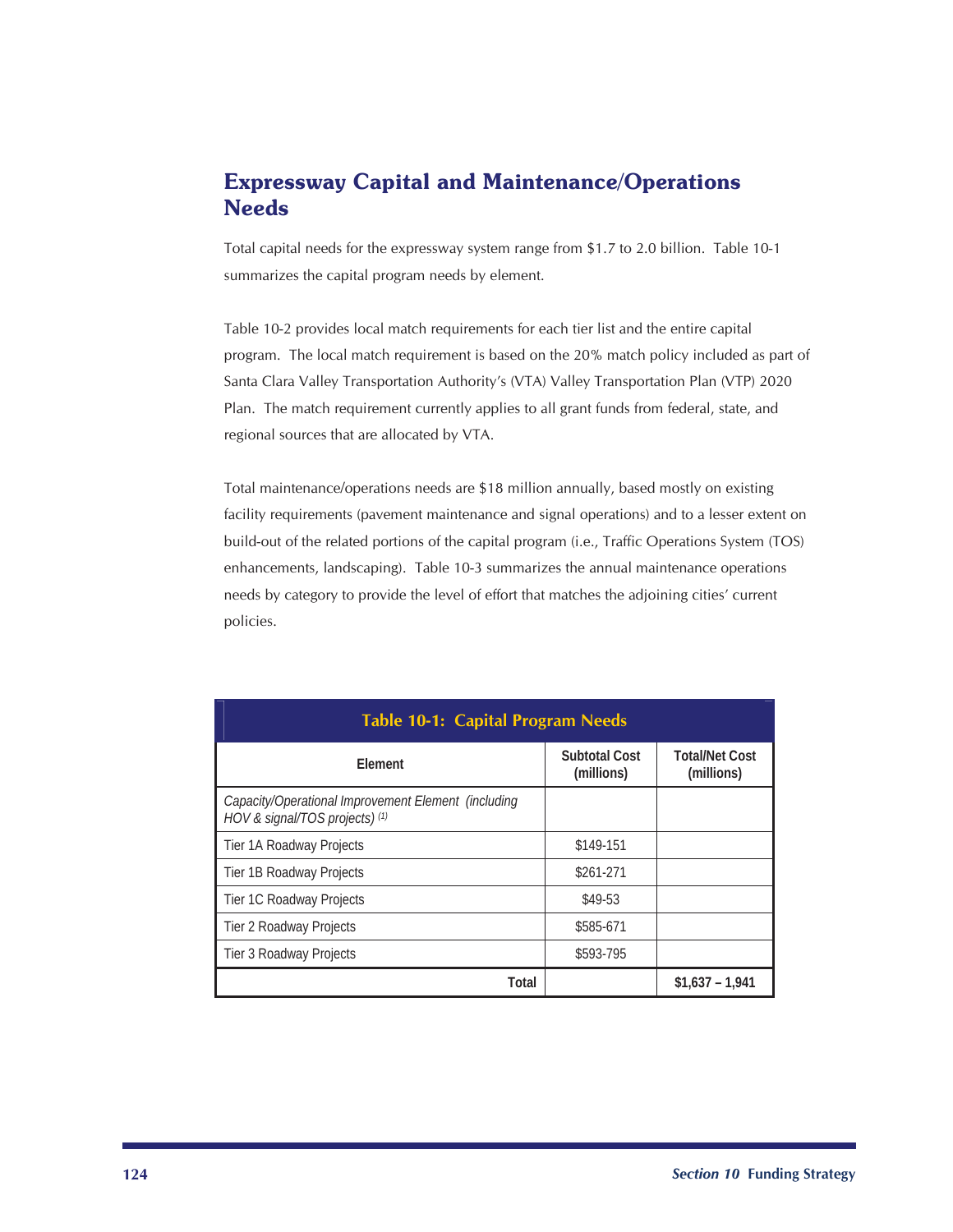| Table 10-1: Capital Program Needs (continued)                |                                    |                                     |  |
|--------------------------------------------------------------|------------------------------------|-------------------------------------|--|
| Element                                                      | <b>Subtotal Cost</b><br>(millions) | <b>Total/Net Cost</b><br>(millions) |  |
| <b>Bicycle Element</b>                                       |                                    |                                     |  |
| Total                                                        | \$3.75                             |                                     |  |
| Funded                                                       | (\$2.10)                           |                                     |  |
| Tier 1A Roadway Projects (1)                                 | (\$0.45)                           |                                     |  |
| Tier 1B Roadway Projects (1)                                 | (\$0.20)                           |                                     |  |
| <b>Net Needs</b>                                             |                                    | \$1.00                              |  |
| Pedestrian Element                                           |                                    |                                     |  |
| Total                                                        | \$23.20                            |                                     |  |
| Tier 1A Roadway Projects (1)                                 | (\$3.57)                           |                                     |  |
| Tier 1B Roadway Projects (1)                                 | (\$0.40)                           |                                     |  |
| Tier 1C Roadway Projects (1)                                 | (\$2.27)                           |                                     |  |
| Tier 2 Roadway Projects (1)                                  | (\$0.60)                           |                                     |  |
| <b>Net Needs</b>                                             |                                    | \$16.36                             |  |
| Finishing Program Element:<br>New and Higher Sound Walls (2) |                                    |                                     |  |
| Total                                                        | \$47.71                            |                                     |  |
| Tier 1A Roadway Projects (1)                                 | (\$9.96)                           |                                     |  |
| Tier 2 Roadway Projects (1)                                  | (\$0.69)                           |                                     |  |
| <b>Net Needs</b>                                             |                                    | \$37.06                             |  |
| Finishing Program Element:<br>Landscaping Installation (3)   |                                    |                                     |  |
| <b>Net Needs</b>                                             |                                    | \$19-23                             |  |
| <b>Grand Total</b>                                           |                                    | \$1,710-2,018                       |  |

#### **Notes:**

- 1) The capacity/operational roadway project cost estimates include appropriate bicycle, pedestrian, and sound wall improvements within each project's limits. In order to avoid double counting these needs in the "Grand Total," the amount included in roadway projects is deducted from each element's total needs.
- 2) Infrastructure replacement of aging, noise-sufficient sound walls is included in the Maintenance/Operations cost summary.
- 3) The level of landscaping recommended in the plan is not included in the capacity/operational roadway projects' scope of work due to lack of ongoing maintenance funding. If landscape maintenance funds can be secured, then some portion of the \$19-23 million in landscape installation costs may be funded within roadway project budgets. Environmental mitigation requirements also may require project replacement plantings, but lacking increased maintenance funding, agreements with local cities or private partnerships will be needed to ensure planting survival.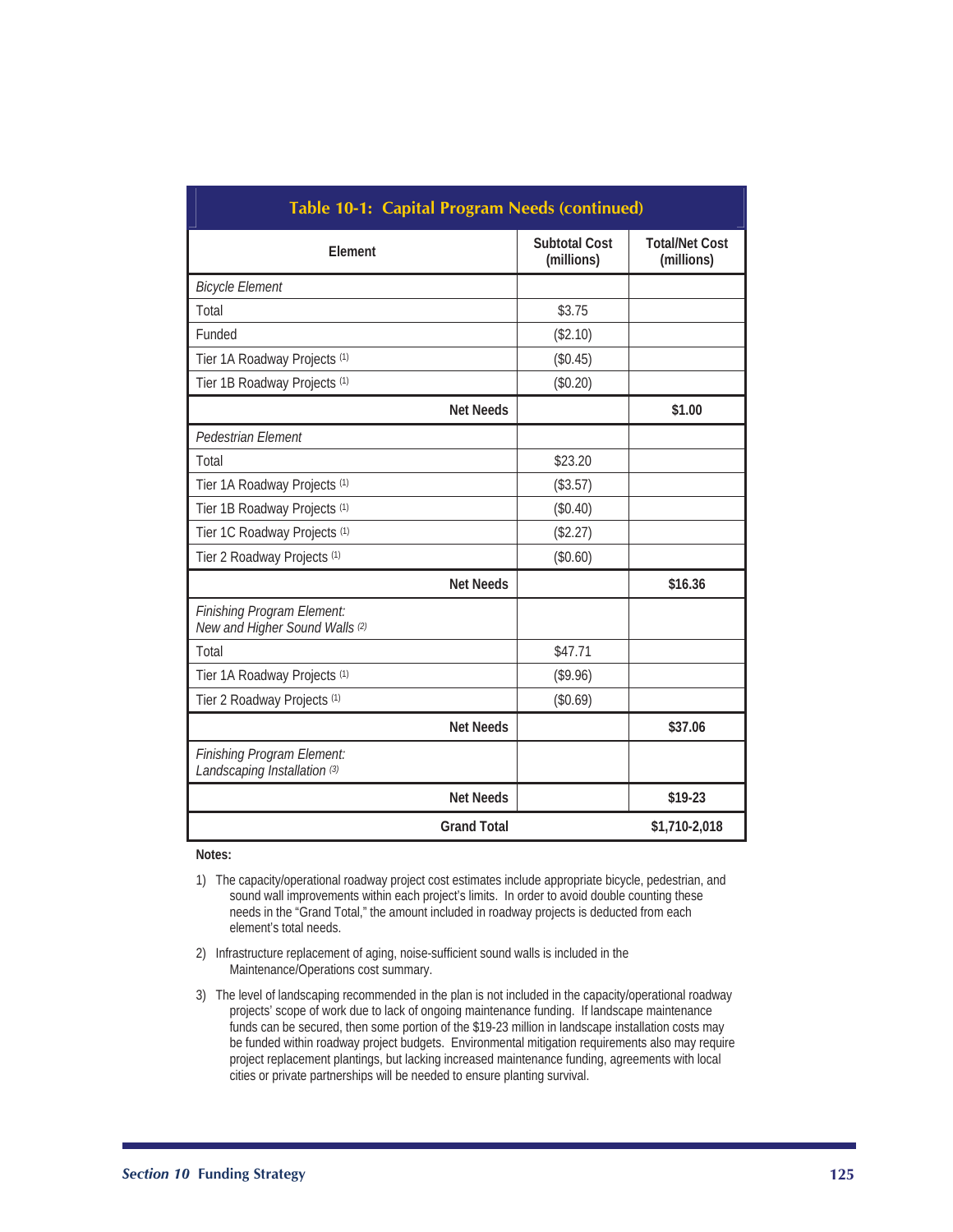| Table 10-2: Capital Program Local Match Requirements <sup>(1)</sup> |                                  |                                      |  |
|---------------------------------------------------------------------|----------------------------------|--------------------------------------|--|
| <b>Description</b>                                                  | <b>Total Match</b><br>(millions) | <b>Annualized Cost</b><br>(millions) |  |
| Tier 1A Roadway Projects                                            | \$29.8-30.1                      | \$1.0                                |  |
| Tier 1B Roadway Projects                                            | $$52.2 - 54.2$                   | $$1.7-1.8$                           |  |
| Tier 1C Roadway Projects                                            | $$9.8-10.6$                      | $$0.3 - 0.4$                         |  |
| Tier 2 Roadway Projects                                             | \$117.0-134.2                    | $$3.9-4.5$                           |  |
| Tier 3 Roadway Projects                                             | \$118.6-159.0                    | $$4.0 - 5.3$                         |  |
| Bicycle, Pedestrian, Sound Wall,<br>and Landscaping                 | $$14.7-15.5$                     | \$0.5                                |  |
| <b>Total Capital Program</b>                                        | \$342.1-403.6                    | $$11.4-13.5$                         |  |

**Note:** 

1) Calculated based on the VTA VTP 2020's 20% local match requirement for receiving federal and state capital program funds. Annualized cost assumes a 30-year capital program implementation period.

| <b>Table 10-3: Maintenance and Operations Needs</b> |                                  |  |  |
|-----------------------------------------------------|----------------------------------|--|--|
| Category                                            | <b>Annual Cost</b><br>(millions) |  |  |
| Signal Operations/TOS                               | \$1.5                            |  |  |
| Sweeping                                            | \$0.6                            |  |  |
| Landscaping Maintenance                             | \$4.0                            |  |  |
| Pavement Maintenance                                | \$3.8                            |  |  |
| Infrastructure Replacement (all types)              | \$6.6                            |  |  |
| All Other                                           | \$1.5                            |  |  |
| Total                                               | \$18.0                           |  |  |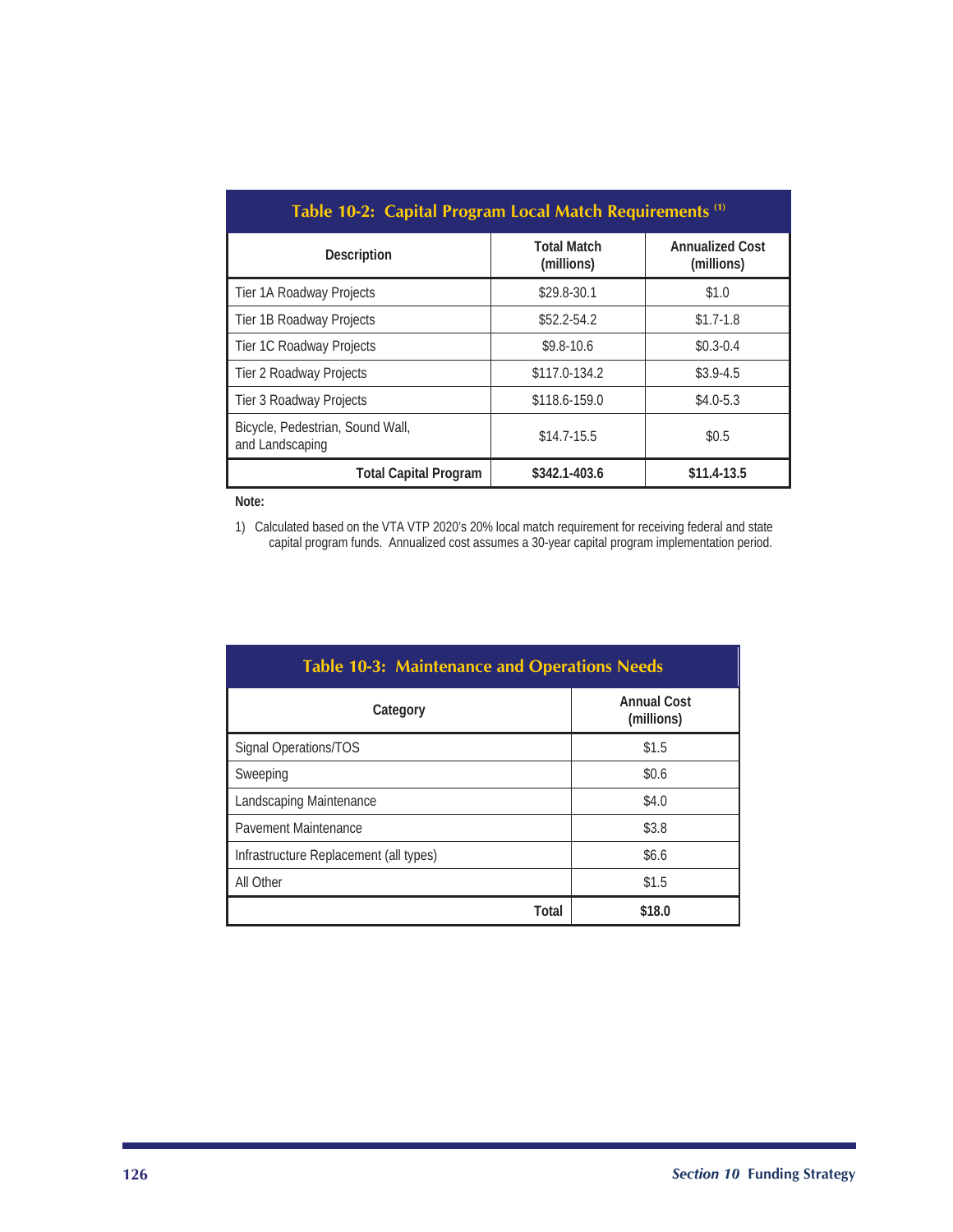## Existing and Potential Funding Sources

Existing funding sources for the expressway system are monies already allocated to the expressways. This includes designated capital improvement dollars and maintenance/ operations revenue.

There are also established funding sources for which the expressways may be eligible, but would have to compete with other roadways for the funds. These are called "potential" funding sources because it is unknown how much of this money will be available for the expressways. Described below are the existing and potential funding sources for the capital program, local match, and maintenance/operations needs.

## *Capital Program – Existing Funding Sources*

**Measure B --** The most significant source of current funding for capital improvements on the expressways is the Measure B Sales Tax Program. Measure B, the general fund 1/2-cent sales tax passed by County voters in 1996, will raise approximately \$1.3 billion in revenue over the nine-year life of the tax. The Board of Supervisors has authorized the sales tax monies for many categories of transportation improvements including major highway and transit projects. All Measure B revenue has been allocated.

Measure B expressway capital projects have included \$11.2 million for level of service (LOS) intersection improvements (e.g., at San Tomas Expressway/Campbell Avenue) and \$24.5 million to upgrade to the Traffic Operations Center and to install fiber optic cable and closedcircuit TV cameras to improve the efficiency of the signals system. The Measure B expressway capital projects have been listed as funded in the Expressway Study *Implementation Plan.*

**VTP 2020 --** VTA's VTP 2020 Plan was adopted in 2000. VTP 2020 estimates that approximately \$2 billion in flexible revenue from the State Transportation Improvement Program (STIP) and federal Surface Transportation Program/Congestion Mitigation Air Quality (STP/CMAQ) programs will be available for Santa Clara County through the year 2036. VTP 2020 also allocates this money to various transportation projects and programs. Listed below are VTP 2020 funds specifically allocated to expressway projects: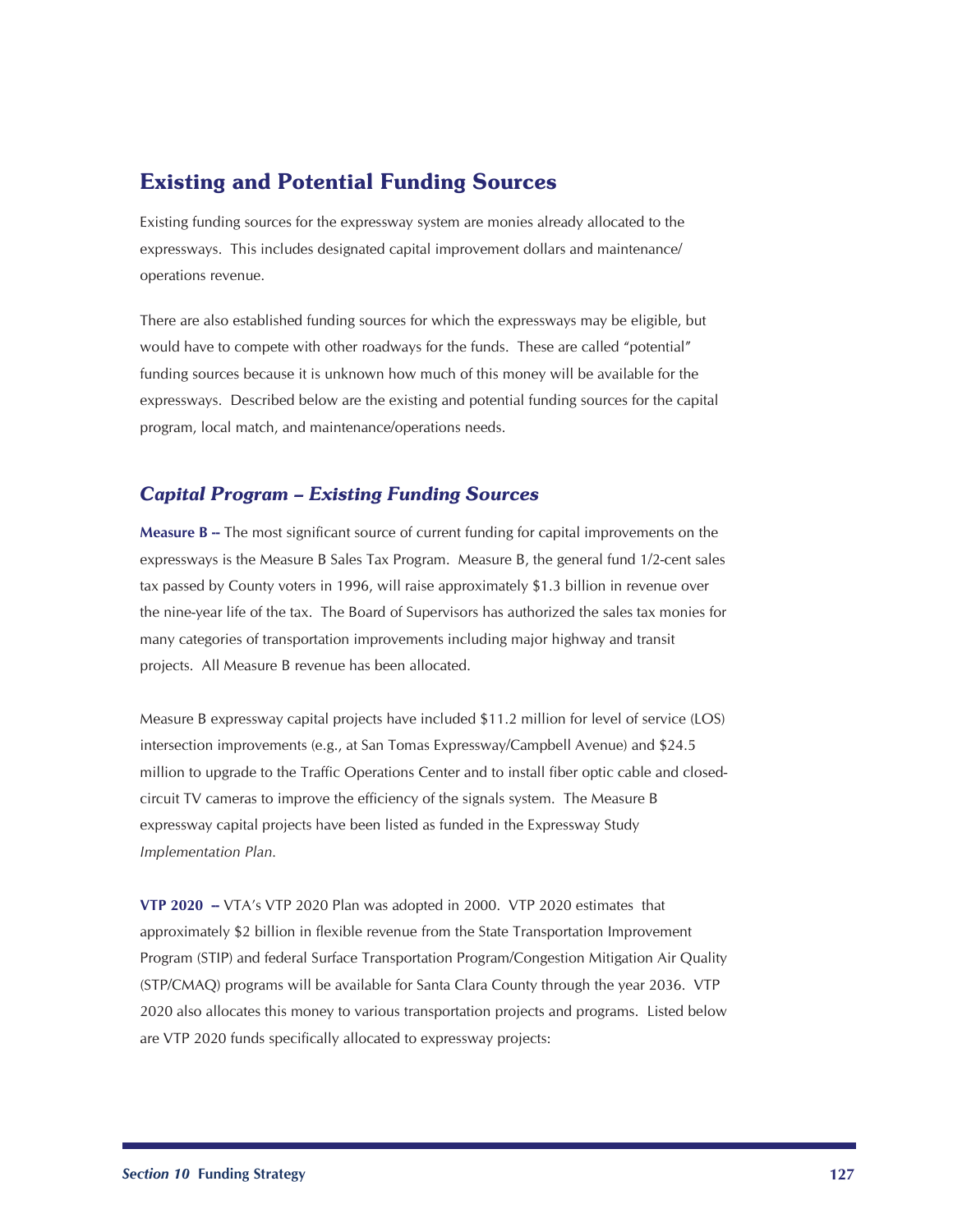- *Expressway Program*  \$80 million in 2006-2036 STIP funds for specific capital projects on Montague and Central (\$40 million each). When VTP 2020 was developed, there was no comprehensive list of expressway projects and needs; therefore, only projects that had been identified in other plans and studies were incorporated. The Expressway Study *Implementation Plan* has now developed a list of projects with priorities. In addition, the Central Expressway project identified in VTP 2020 has been re-scoped (e.g., replacing the proposed Central HOV lane through Sunnyvale with a safety improvement project in the same right-of-way) changing cost estimates. The *Implementation Plan* assumes the \$80 million will be available to the Tier 1A list of roadway projects. ÷
- *Freeway Program* \$35 million in 2006-2036 STIP funds for two freeway/ expressway interchange areas: Montague Expressway/San Tomas Expressway/ US 101/Mission College Boulevard (\$10 million) and Lawrence Expressway/I-280 (\$25 million). The Montague/San Tomas/101 project is a Tier 1B roadway project. The Caltrans Project Study Report (PSR) for the Lawrence/280 project is a Tier 1A project and construction of the project is in Tier 1C. VTP 2020 also cites a Trimble Road/De la Cruz/Central Expressway/US 101 (\$25 million) project; however, this project is not included in the *Implementation Plan* since it only indirectly relates to Central Expressway.

VTP 2020's funding allocations were based on long-range estimates of state and federal fund programs. Therefore, they must be revisited regularly to reflect changing conditions. VTP 2020 will be updated every three years with the next update called VTP 2030, starting by the end of 2003. The first step in the update will be to revise the 30-year projections. Due to reduced revenues at all government levels, it is anticipated that the dollars originally earmarked in VTP 2020 may not be available in the same timeframe as originally anticipated. Once VTA has revised the fund estimates, it will proceed to reallocate the funds among the nine roadway transportation programs (e.g., freeways, expressways, local streets & county roads).

**County Bicycle/Pedestrian Funds --** The County receives a bicycle/pedestrian project allocation of \$60,000 per year from Transportation Development Act (TDA) Article 3 funds administered by the Metropolitan Transportation Commission (MTC). These TDA funds are divided between unincorporated roads and expressways. The projects funded are based on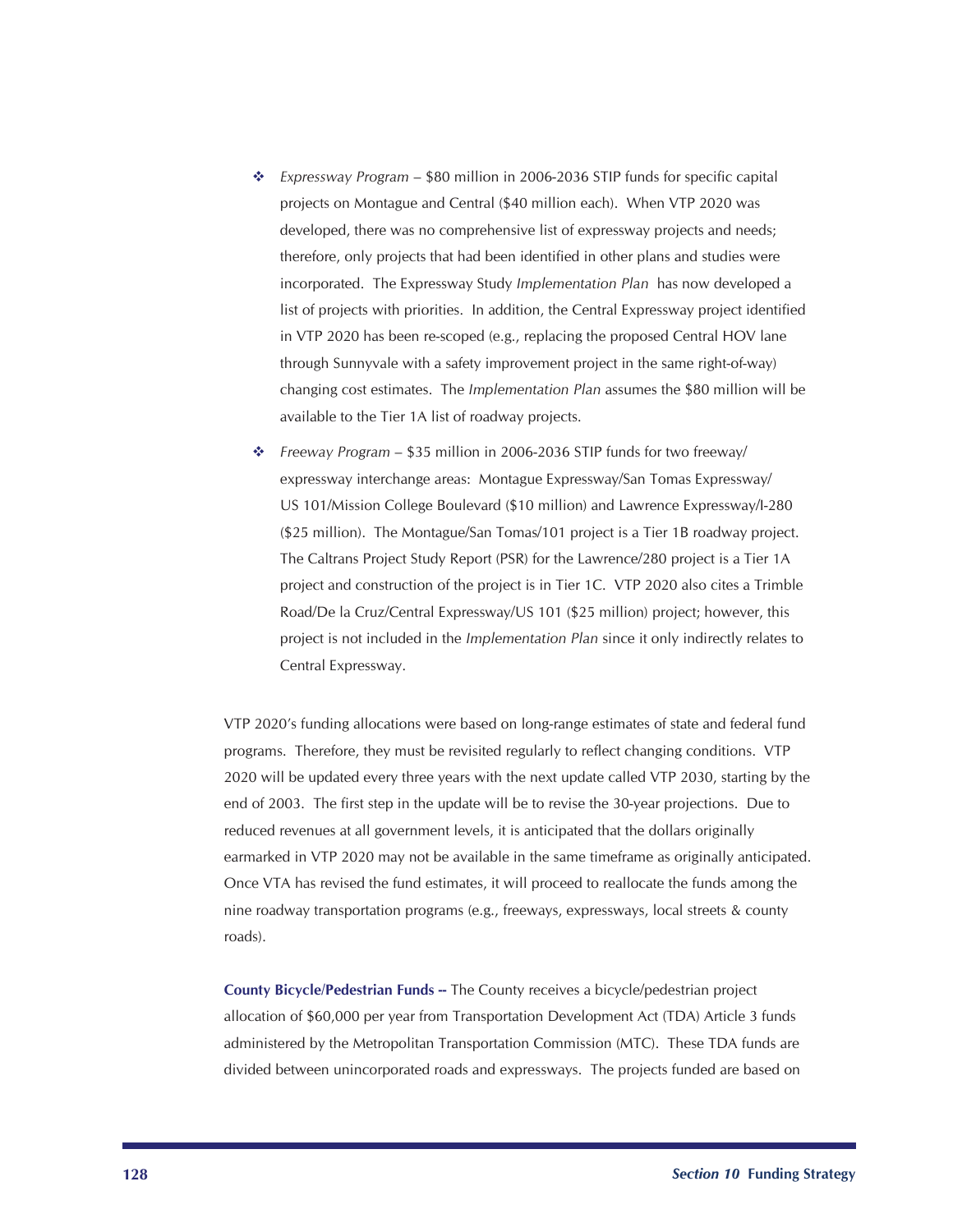priorities recommended by the County Bicycle and Pedestrian Advisory Committee (BPAC) and the County Roads Commission.

### *Capital Program – Potential Funding Sources*

**VTP 2020 and VTP 2030 -- VTP 2020 allocates STIP and STP/CMAQ revenue among nine** transportation programs. Seven of the programs can potentially help fund expressway capital improvements. These seven programs are summarized below and described in Table 10-4:

- The Expressway Program earmarks money for expressway capacity/operational roadway improvements.
- $\bullet$  Expressways are technically ineligible for the Freeway Program; however, there is potential benefit when freeway funds are allocated to freeway/expressway interchanges.
- \* Expressways are eligible to compete for the Transportation Systems Operations/Management (TSOM), Pedestrian/Livable Community, and Bicycle Programs.
- For expressways to be eligible for the Sound Walls and Landscape Restoration/ Graffiti Removal Programs, VTA would have to use a fund source not restricted to freeways.

The remaining two VTP 2020 programs include Local Streets & County Roads (\$410 million), where expressways are ineligible, and Pavement Management (\$450 million), which is discussed as part of maintenance/operations funding sources.

As part of VTP 2030, funding may be reallocated among the various programs. With the completion of the Expressway Study *Implementation Plan,* a list of expressway project priorities is now available for funding consideration in the VTP update. Therefore, a key potential funding source is to increase the Expressway Program allocation from the current \$80 million to \$150 million to fully fund the Tier 1A roadway projects. With the constrained revenue projections, increasing the expressways' allocation will require moving funds from other VTP programs, such as Freeways, Local Streets & County Roads, or other programs listed in Table 10-4.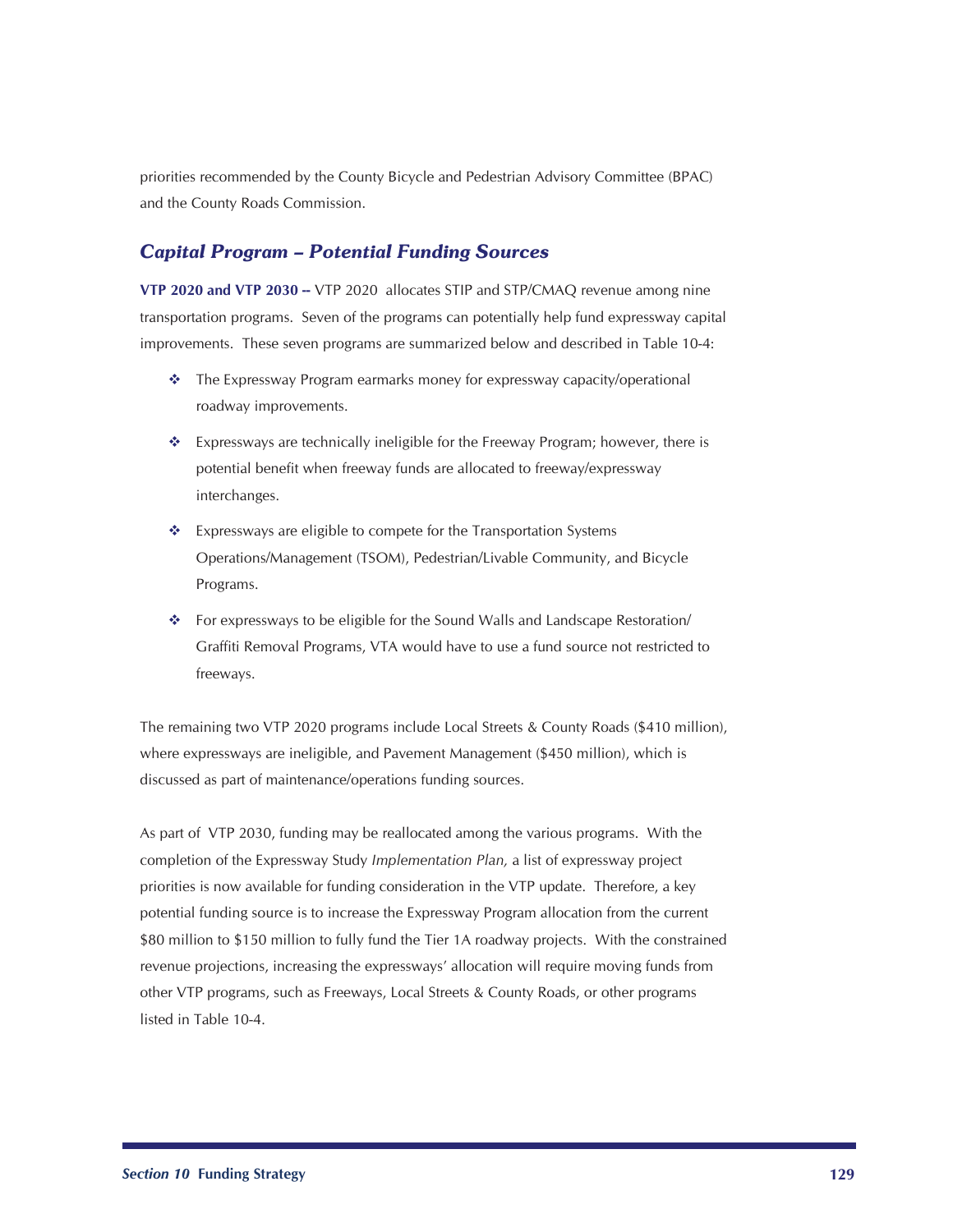## **Table 10-4: VTP 2020 Capital Funding Programs**

| VTP 2020 Capital<br><b>Improvement Programs</b>                      | <b>Category Eligibility</b>                                                                                                                                                                                                                                                            | <b>STIP</b><br>2006-2036<br>(millions) | Federal<br>STP/CMAO<br>(millions)                    |
|----------------------------------------------------------------------|----------------------------------------------------------------------------------------------------------------------------------------------------------------------------------------------------------------------------------------------------------------------------------------|----------------------------------------|------------------------------------------------------|
| Expressway                                                           | Montague and Central have been<br>specifically earmarked                                                                                                                                                                                                                               | \$80                                   |                                                      |
| Freeway                                                              | The freeway program is allocated a<br>total of \$820 million. Two<br>freeway/expressway interchange<br>projects are included for \$35 million.                                                                                                                                         | \$820                                  |                                                      |
| <b>Transportation Systems</b><br>Operations and<br>Management (TSOM) | VTA has a short-term list of projects<br>that will use \$50 million and the<br>remaining \$20 million will likely go to<br>projects in the mid-term list. The lists<br>include some expressway projects, but<br>new projects would need to be added to<br>the list to receive funding. |                                        | \$70                                                 |
| Livable Community and<br>Pedestrian Projects                         | Currently unallocated - any eligible city<br>or county sponsored project could<br>compete for these funds once VTA<br>establishes the criteria.                                                                                                                                        |                                        | \$25                                                 |
| Bicycle                                                              | VTA has developed a tiered list of<br>bicycle projects to receive these funds.<br>It includes some expressway bicycle<br>projects, but new projects would need<br>to compete to be added.                                                                                              |                                        | \$40<br>+ additional<br>funds from<br>TFCA & TDA (1) |
| Sound Walls                                                          | Currently unallocated - current funding<br>source makes only freeway projects<br>eligible although the funds are intended<br>for both freeways and expressways.                                                                                                                        | \$30                                   |                                                      |
| Landscape Restoration<br>and Graffiti Removal                        | Currently VTP 2020 allocates the full<br>amount to augment Caltrans' efforts on<br>the freeways while simultaneously<br>acknowledging needs on the<br>expressway system.                                                                                                               | \$30                                   |                                                      |

*These are programs with expressway allocations or for which expressways may be able to compete.*

**Notes:**

1) TFCA = Transportation Fund for Clean Air

TDA = Transportation Development Act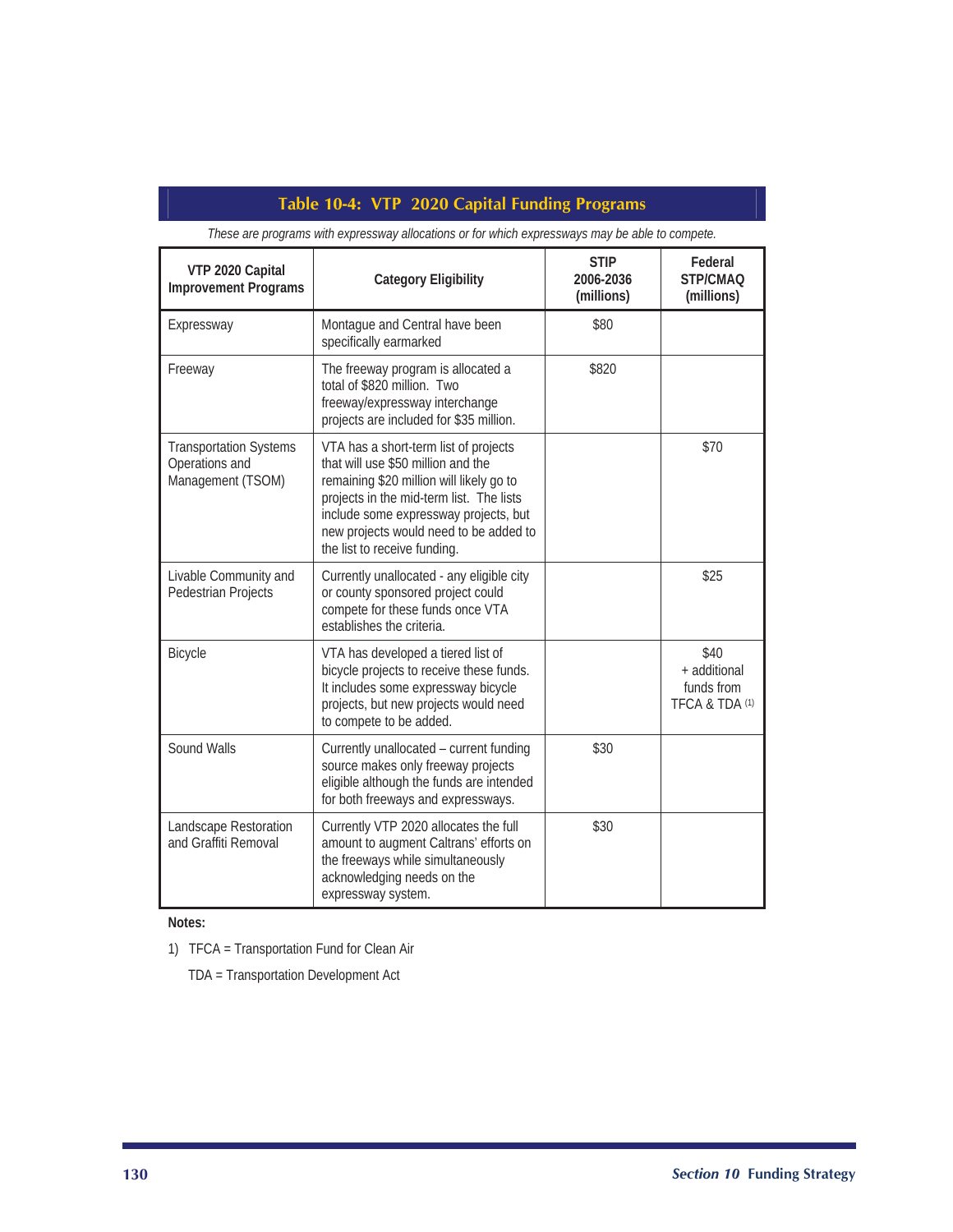**Developer Contributions --** Generally, developer contributions have been and can continue to be a good source of improvements to the expressway system. Cities collect traffic impact fees or require direct improvements as a condition of the development permits. To the extent County Roads is brought into the process, the department coordinates with the individual city jurisdiction to suggest and support appropriate traffic impact mitigations. Major projects previously funded by developer fees/conditions include the HOV lanes on Capitol Expressway and widening of portions of Montague Expressway through Milpitas, San Jose, and Santa Clara. The larger scale projects are rare, however. Usually the county expressways receive small-scale improvements such as sidewalks, landscaping, sound walls, or an intersection improvement. A developer project to add median landscaping and sound walls on Capitol Expressway is a recent example of this type of project.

The developer conditions have limitations as a dependable funding source. First, they are unpredictable. They are generally a matter of opportunity and working closely with the cities who have the legal authority to make developer exactions. Second, they usually require nexus where the funds must be used on a project that has a relationship to the impacts of the development. In other words, they cannot be automatically applied to the highest expressway priorities. Finally, some developer fees have sunset or expiration dates that make them problematic for matching federal grant projects that involve long development timelines.

#### *Local Match Funding Sources*

The County remains financially challenged to provide a significant local match for expressway projects. The County's existing roadway revenue sources must be used to provide maintenance and operations and are not adequate for providing matching funds for capital projects.

The most significant existing and potential source of local match funds are developer traffic impact fees. The County cannot directly collect developer traffic impact fees in the incorporated city areas through which the expressways run. As discussed above, the developer contributions are determined and collected by the cities, and the contributions must have nexus to the actual project funded. It is unlikely that even an aggressive impact fee program pursued by all cities would raise enough funds for the full 20% local match for every project given the magnitude of the needs and the nexus requirement.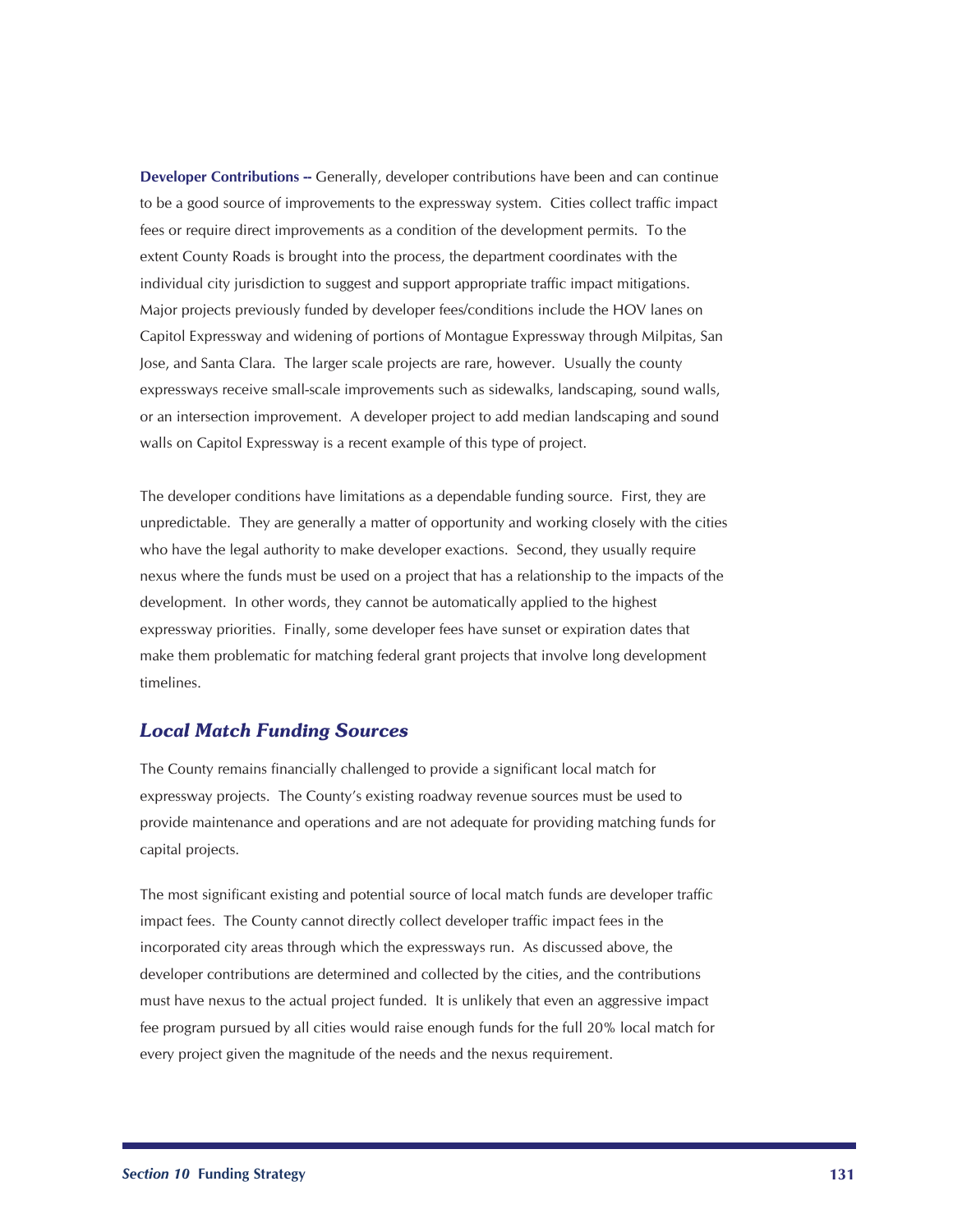It has been suggested that VTA treat expressway projects differently on the match requirement. This issue has yet to be resolved and is expected to be addressed as part of the VTP 2030 process.

#### *Maintenance/Operations – Existing Funding Sources*

Table 10-5 lists the various sources of maintenance/operations revenue, both existing and potential. The existing sources of expressway maintenance/operations revenue include:

**Gas Tax --** A portion of the state sales tax on gasoline and diesel fuel goes directly back to the cities and counties for streets and roads maintenance. These funds are allocated based on formulas set by the state legislature. There are no special funds received by the County for operating the expressway system. Santa Clara County is the only county in the state with a high-capacity expressway network operating through incorporated cities. The state gas tax formula does not recognize the funding needs of such a unique system.

The fiscal year 2002 Roads Department allocation from the gas tax was \$26 million. The County must split these revenues between unincorporated roads and expressways. There are 635 centerline miles of non-expressway County roads including 248 miles of mountain roads and 36 miles of County roads east of Mt. Hamilton. In addition, there are 168 bridges to maintain on these roads. The mountain and rural roads place a special burden on the County as they are particularly susceptible to extensive storm damage. The County has a legal responsibility to maintain all unincorporated roads at a minimum standard regardless of traffic volumes.

The expressways account for approximately 9% of the total County road centerline miles and 20% of the total lane miles. The County's gas tax revenue split is 80% (\$20.8 million) to unincorporated roads and 20% (\$5.2 million) to expressways, equivalent to the percentage of lane miles between the expressways and unincorporated roads.

**Proposition 42 --** The recent passage of State Proposition 42 (March 2002) will benefit transportation once it takes effect in 2009. This proposition clarifies that the sales tax on the gas tax needs to be utilized for transportation purposes only. The proposition also clarified a formula for the distribution of those funds. The annual positive impact to the County Roads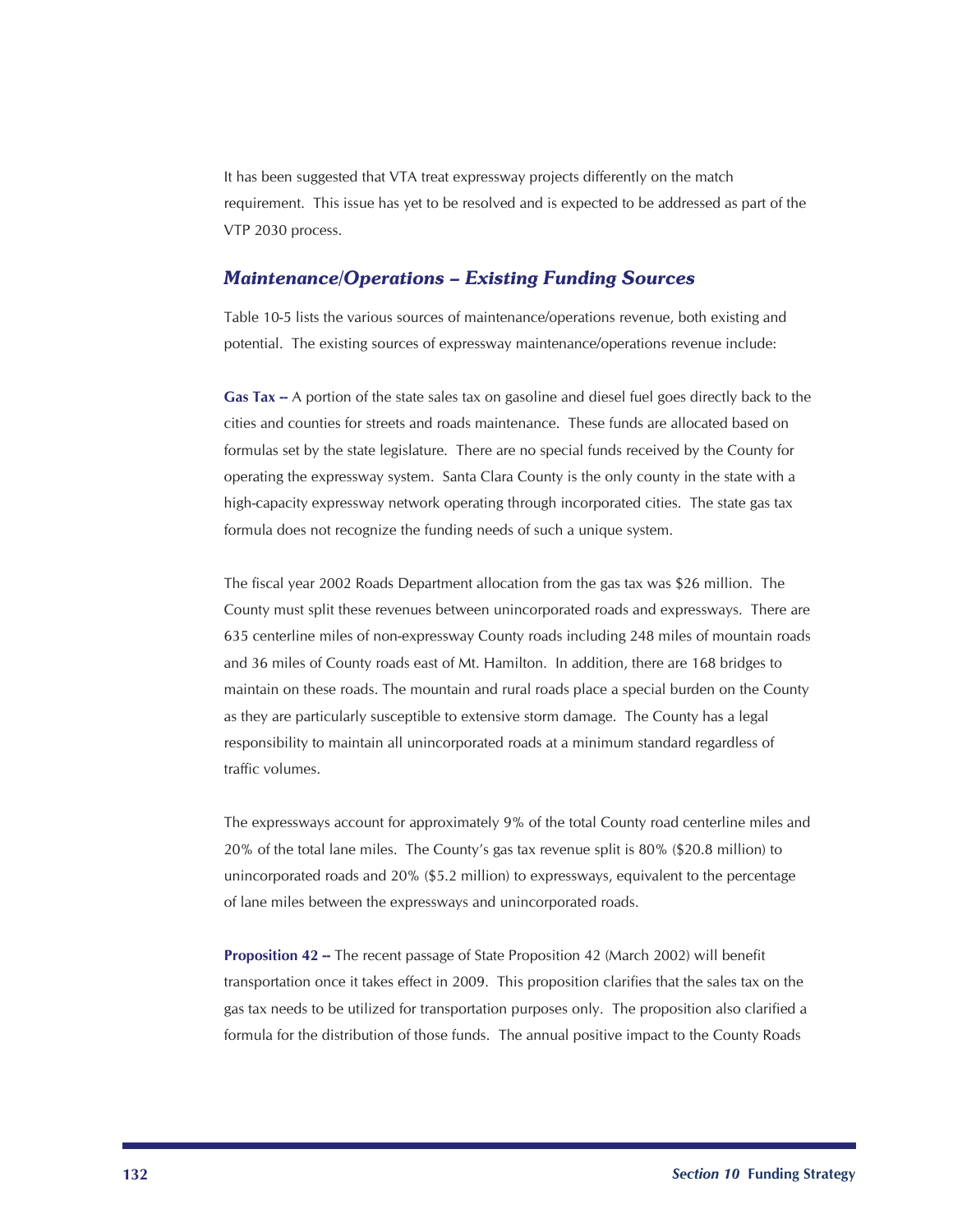Department budget is estimated to be \$12 million. With the 80/20 unincorporated roadway/expressway split, expressways will receive \$2.4 million more per year.

**Pavement Maintenance Program --** The Measure B sales tax program allocated \$27 million in one-time revenues to help with expressway pavement maintenance. These funds will be fully expended by the end of 2003. While the 62-mile expressway system received \$27 million for pavement maintenance, the 635-mile unincorporated road system received \$13.7 million in one-time federal funds for storm damage repair and long-deferred maintenance. Despite applying two-thirds of the available pavement maintenance



funds to the expressways, not all of the immediate needs will be met due to the seriously deteriorated condition of the pavement resulting from inadequate maintenance funds and years of increasing traffic.

Landscape Maintenance Agreements -- These agreements can be with individual cities or private developers. Through these agreements, the parties generally perform the maintenance themselves. There are agreements in place with Los Altos for landscape maintenance on Foothill Expressway, Palo Alto for Oregon/Page Mill, Mountain View for Central Expressway, and San Jose for a small portion of Capitol Expressway. A developer agreement funds landscape maintenance on a portion of Montague in San Jose. In addition, the expressways realize a landscaping benefit where commercial landowners maintain their frontages by providing a landscaped buffer between their property and the expressway outside the expressway right-of-way.

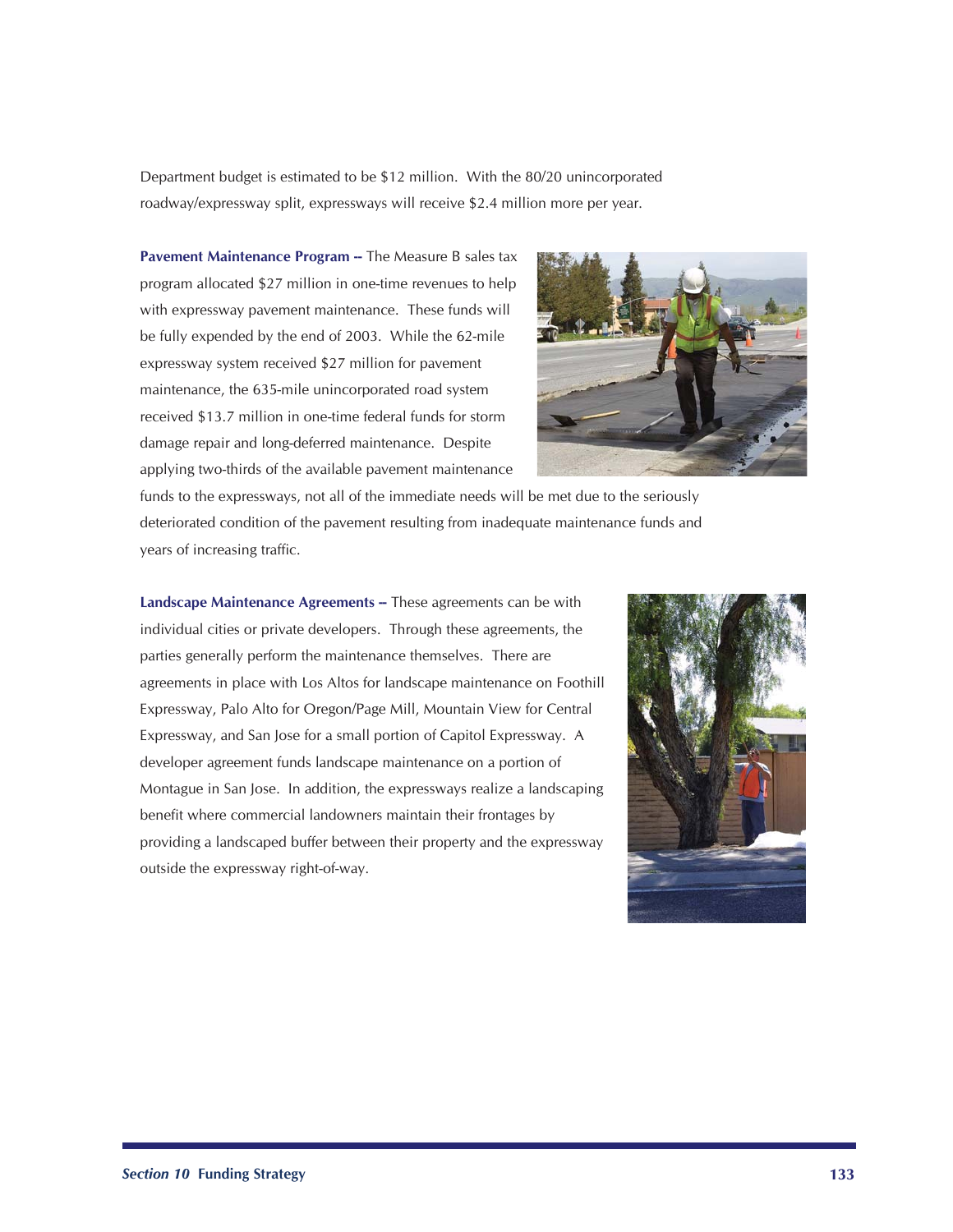| Table 10-5: Expressway Maintenance and Operating Revenue |                                                                |                                                                                                                                                                                                                             |  |
|----------------------------------------------------------|----------------------------------------------------------------|-----------------------------------------------------------------------------------------------------------------------------------------------------------------------------------------------------------------------------|--|
| Source                                                   | Expressway<br><b>Annual Revenue</b><br>(millions in 2002 $\$ ) | Comments                                                                                                                                                                                                                    |  |
| State Gas Tax                                            | \$5.2                                                          | 20% of County Roads' gas tax allocations; remaining<br>80% goes to the 635-mile unincorporated road<br>system.                                                                                                              |  |
| SB 541 ( <i>if enacted</i> )                             | \$1.1                                                          | Based on the 4-cent immediate gas tax increase and<br>the 80/20 County roads/expressway split.                                                                                                                              |  |
| Proposition 42 funds                                     | \$2.4                                                          | Will be available starting in 2009 and assumes 80/20<br>County roads/expressway split.                                                                                                                                      |  |
| Measure B pavement<br>maintenance funds                  | \$0                                                            | A total of \$27 million was allocated to expressways,<br>which will be fully expended by the end of 2003.                                                                                                                   |  |
| VTP 2020 Pavement Maintenance<br>Program (PMP)           | Unknown                                                        | \$15 million is planned to be allocated annually<br>among the County and cities starting in 2006. No<br>formula has been set yet. The County's allocation<br>will be split between unincorporated roads and<br>expressways. |  |
| Federal Gas Tax Indexing (if<br>enacted)                 | Unknown                                                        | Could increase VTP 2020 allocations of STP/CMAO<br>funds to cities and County by approximately \$1 million<br>annually.                                                                                                     |  |
| Transportation Fund for Clean Air<br>(TFCA)              | \$0                                                            | This is a one-time grant source rather than an annual<br>revenue stream. \$2.4 million will be allocated among<br>city and County grant applicants in 2003. Types of<br>projects funded are specialized and limited.        |  |
| Landscape Maintenance<br>Agreements                      | Unknown                                                        | As opposed to being a revenue source, these<br>agreements relieve the County of financial<br>responsibility to maintain the landscaping.                                                                                    |  |

## *Maintenance/Operations - Potential Funding Sources*

**SB 541 --** SB 541 (Torlakson) is a bill that would tie the state gas tax rate to the consumer price index so as inflation goes up, the gas tax would automatically adjust upward to compensate. If this bill were enacted, the initial result would be a 4-cent increase in the state gas tax rate from 18 cents to 22 cents. This could potentially provide another \$1.1 million annually for expressway maintenance. Also of significance would be the automatic increases in the state gas tax indexed to inflation helping this primary maintenance/ operating revenue source maintain its purchasing power over time.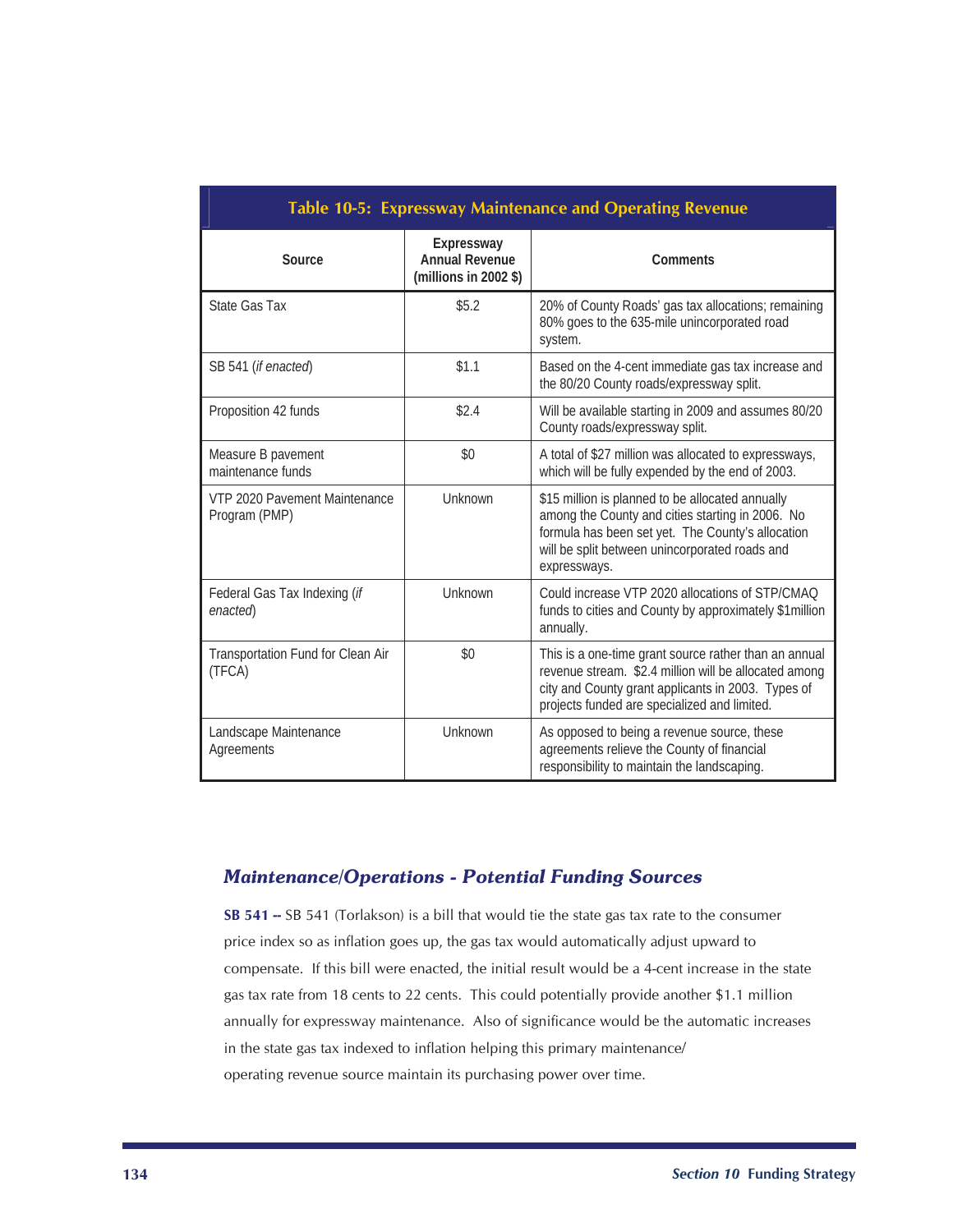**VTP 2020 Pavement Maintenance Program --** VTP 2020 allocates \$450 million in federal STP/CMAQ money to pavement maintenance countywide. This equates to \$15 million annually that must be divided between the County expressways, County unincorporated roads, and the cities. No formula has been set for dividing the funds; therefore, it is unknown how much the expressways will receive.

**Federal Gas Tax Indexing --** Similar to SB 541 for the state gas tax, there are discussions occurring to index the federal gas tax to inflation. The current proposal is for an immediate 5-cent increase to restore the purchasing power of the federal gas tax back to 1992 levels. This would potentially result an immediate increase of \$7.8 million per year to Santa Clara County and an annual increase of \$1.0 million thereafter. It is unknown how much of this money could flow to the expressways since the federal gas tax is used to fund the STP/CMAQ and other federal grants programs. VTP 2020 currently allocates 55% of the current STP/CMAQ funds to the VTP 2020 Pavement Management Program. Assuming this allocation split continues, the Pavement Management Program could see an increase in funding levels for city and County use.

**Transportation Fund for Clean Air (TFCA) --** These funds are generated by the \$4 surcharge on vehicle registration. The funds are used to implement projects and programs to reduce air pollution from motor vehicles. Approximately \$2.7 million from the recent cycle is available to distribute within Santa Clara County using an application process administered by VTA. Program criteria generally excludes most road improvements other than signal system improvements under very limited conditions. Some cities have been successful in qualifying trail improvements and maintenance vehicles for the grant funds.

#### *Maintenance/Operations Shortfall*

The Expressway Study *Implementation Plan* estimates that \$18.0 million in today's dollars would be required to provide the level of effort for maintenance/operations desired by the cities and community. As the revenue projections indicate, the *predictable sustainable* revenue available ranges from \$5.2 million in 2003 to \$7.9 million in 2009 when Proposition 42 funds begin plus some VTP 2020 PMP funds beginning in 2006.

A critical problem is that the predictable revenue sources are based on the gas tax, and the gas tax is not indexed to inflation. Gas tax is based solely on revenue off of gasoline sold,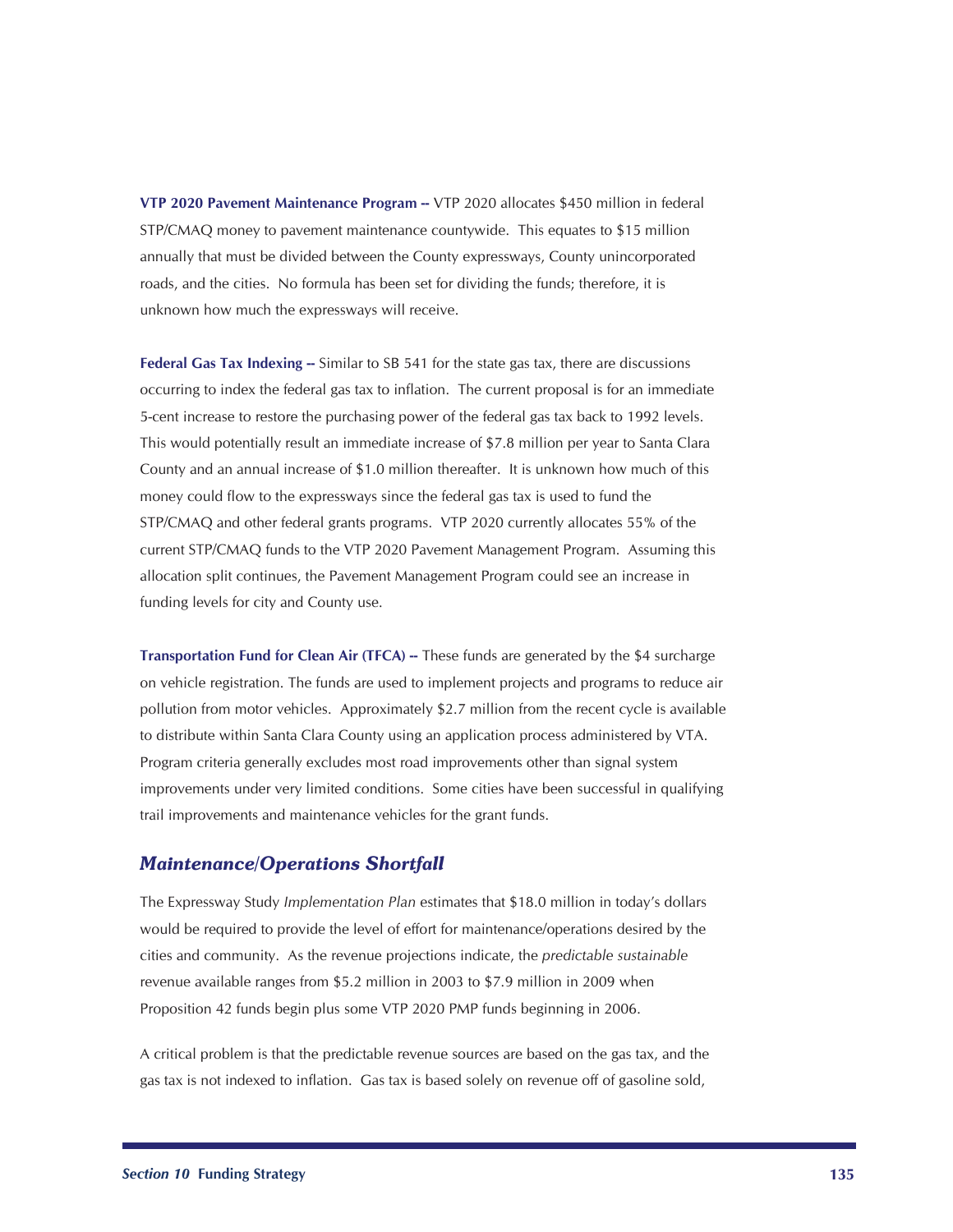and it has experienced relatively flat revenue growth due to more fuel-efficient cars and, recently, the poor economy. In addition, gas tax revenue growth usually does not keep pace with additional wear and tear on the expressways as traffic demand increases. Therefore, the increase in maintenance/operations costs often outpaces the growth in gas tax revenue. SB 541, if enacted, could help substantially with this problem. Without SB 541 or another type of gas tax increase, most of the Proposition 42 funds will need to be used to simply continue the current level of maintenance/operations rather than expand efforts.

The lack of adequate sustainable revenue for maintenance/operations affects both the quality of the expressways and the ability to make improvements. For example, the County will not install nor allow others to install new landscaping unless funds are available for maintaining it. Other capital improvements that create increased maintenance/operating costs (e.g., new signal technologies, more roadway pavement) could increase the maintenance/operations shortfall. For example, the \$24.5 million in Measure B funds for TOS improvements just paid for equipment and installation and does not cover the additional \$0.5 million needed annually to maintain and operate the system.

## *Summary of Capital and Maintenance/Operations Revenue Sources*

Table 10-6 summarizes all revenue sources described above, matching the specific funding pots to each expressway element. As can been seen, the opportunities for funding different types of projects vary depending on the funding source. This is one of the reasons the plan does not try to prioritize between the elements. For example, although some cities have stated improved landscaping is a higher priority than either sound walls or pedestrian improvements, there are currently more funding opportunities for sound walls and pedestrian improvements than for landscaping. It is also difficult to prioritize sound wall or pedestrian improvements, since the most likely funding sources are developer improvements and implementation will be based more on opportunity than on priorities.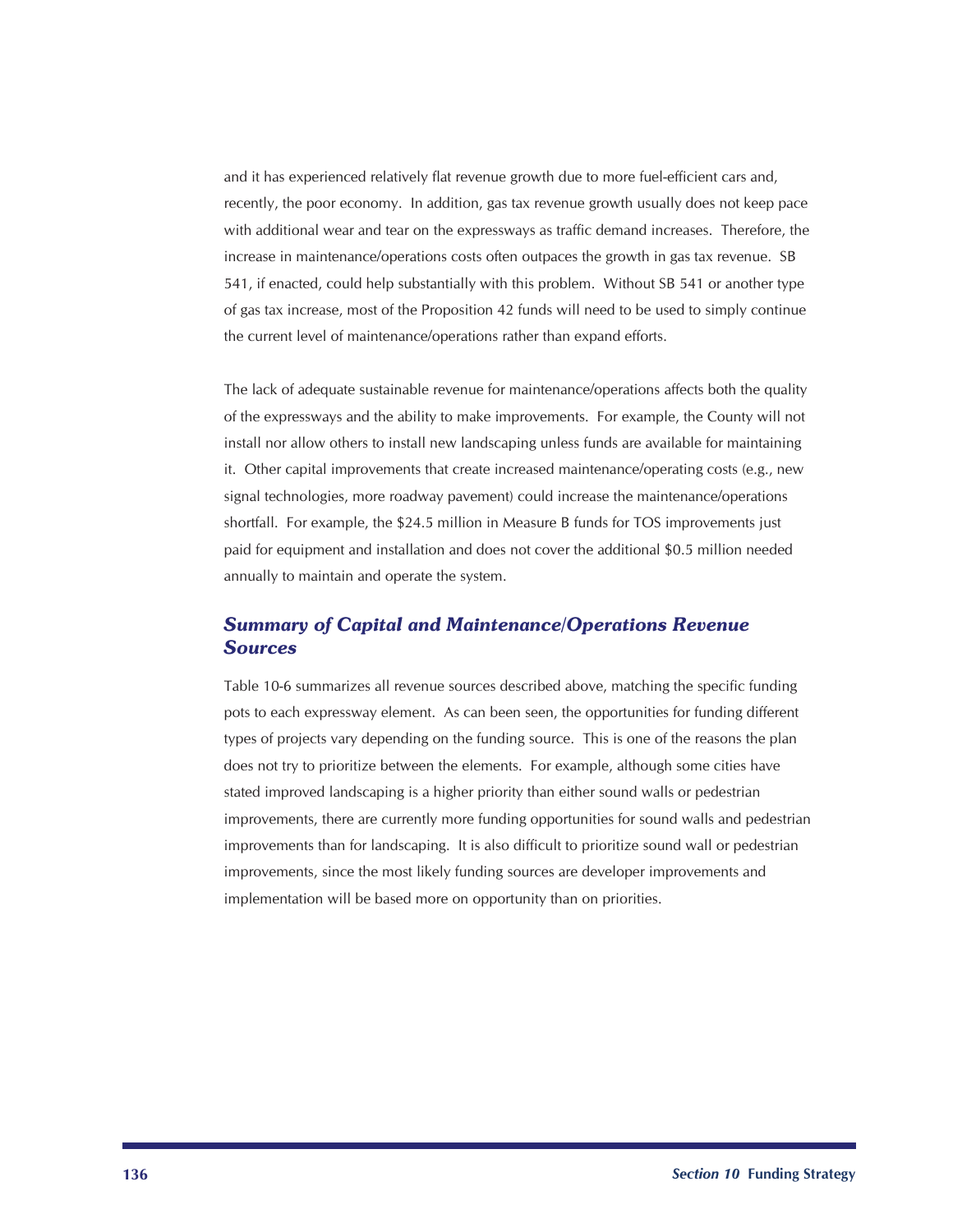| Table 10-6: Summary of Expressway Program Funding Sources                                                                                |                    |                                                 |                             |                                             |                                         |
|------------------------------------------------------------------------------------------------------------------------------------------|--------------------|-------------------------------------------------|-----------------------------|---------------------------------------------|-----------------------------------------|
| <b>CAPITAL PROGRAM</b>                                                                                                                   |                    |                                                 |                             |                                             |                                         |
| Expressway<br>Element                                                                                                                    | Cost               | <b>Existing Funds</b>                           |                             | <b>Potential Funds</b>                      |                                         |
|                                                                                                                                          | (millions)         | Source                                          | \$<br>(millions)            | Source                                      | \$<br>(millions)                        |
| Capacity/ Operational<br>Improvements                                                                                                    | \$150<br>(Tier 1A) | <b>VTP 2020</b><br>Expressway                   | \$80                        | VTP 2030 Expressway                         | Additional \$70 for a<br>total of \$150 |
| (including HOV,<br>Signals/TOS)                                                                                                          | \$1,636-1,940      | VTP 2020 Freeway                                | \$35                        | <b>VTP 2020 TSOM</b>                        | Portion of \$70?                        |
|                                                                                                                                          | (Total)            | (expressway<br>interchanges)                    |                             | Developer fees from<br>cities               | Unknown                                 |
| Bicycle                                                                                                                                  | \$1.65             | <b>TDA County</b><br><b>Bike/Ped Allocation</b> | Portion of annual<br>\$0.06 | Tier 1A Roadway<br>Project <sup>(1)</sup>   | \$0.45                                  |
|                                                                                                                                          |                    |                                                 |                             | VTP 2020 Bicycle                            | Portion of \$40?                        |
|                                                                                                                                          |                    |                                                 |                             | Developer conditions                        | Unknown                                 |
| Pedestrian                                                                                                                               | \$23.14            | <b>TDA County</b><br><b>Bike/Ped Allocation</b> | Portion of annual<br>\$0.06 | Tier 1A Roadway<br>Project <sup>(1)</sup>   | \$3.57                                  |
|                                                                                                                                          |                    |                                                 |                             | VTP 2020 Pedestrian                         | Portion of \$25?                        |
|                                                                                                                                          |                    |                                                 |                             | Developer conditions                        | Unknown                                 |
| Sound Walls                                                                                                                              | \$47.71            |                                                 |                             | Tier 1A Roadway<br>Project <sup>(1)</sup>   | \$9.96                                  |
|                                                                                                                                          |                    |                                                 |                             | VTP 2020 Sound Wall                         | Portion of \$30?                        |
|                                                                                                                                          |                    |                                                 |                             | Developer conditions                        | Unknown                                 |
| Landscaping                                                                                                                              | \$19-23            |                                                 |                             | VTP 2020 Landscape                          | Portion of \$30?                        |
|                                                                                                                                          |                    |                                                 |                             | Developer conditions                        | Unknown                                 |
| <b>LOCAL MATCH FOR CAPITAL PROGRAM</b>                                                                                                   |                    |                                                 |                             |                                             |                                         |
| Total                                                                                                                                    | \$342-404          |                                                 |                             | Developer fees from<br>cities               | Unknown                                 |
| Tier 1A                                                                                                                                  | \$30               |                                                 |                             |                                             |                                         |
| Non-Roadway                                                                                                                              | \$15               |                                                 |                             |                                             |                                         |
| <b>MAINTENANCE &amp; OPERATIONS</b>                                                                                                      |                    |                                                 |                             |                                             |                                         |
| Annually                                                                                                                                 | \$18.0             | Gas Tax                                         | \$5.2 annually              | SB 541 (if enacted)                         | \$1.1 annually                          |
|                                                                                                                                          |                    | Prop 42<br>(start in 2009)                      | \$2.4 annually              | VTP 2020 Pavement<br>Maintenance            | Portion of \$15<br>annually             |
|                                                                                                                                          |                    | Landscape<br>maintenance<br>agreements          | Unknown                     | More landscape<br>maintenance<br>agreements | Unknown                                 |
|                                                                                                                                          |                    |                                                 |                             | <b>TFCA</b>                                 | Small one-time grants                   |
| Note:                                                                                                                                    |                    |                                                 |                             |                                             |                                         |
| Only improvements included in Tier 1A Capacity/Operational roadway projects are listed as potentially fundable since no source of<br>(1) |                    |                                                 |                             |                                             |                                         |

capital funds has been identified for the lower tier roadway projects.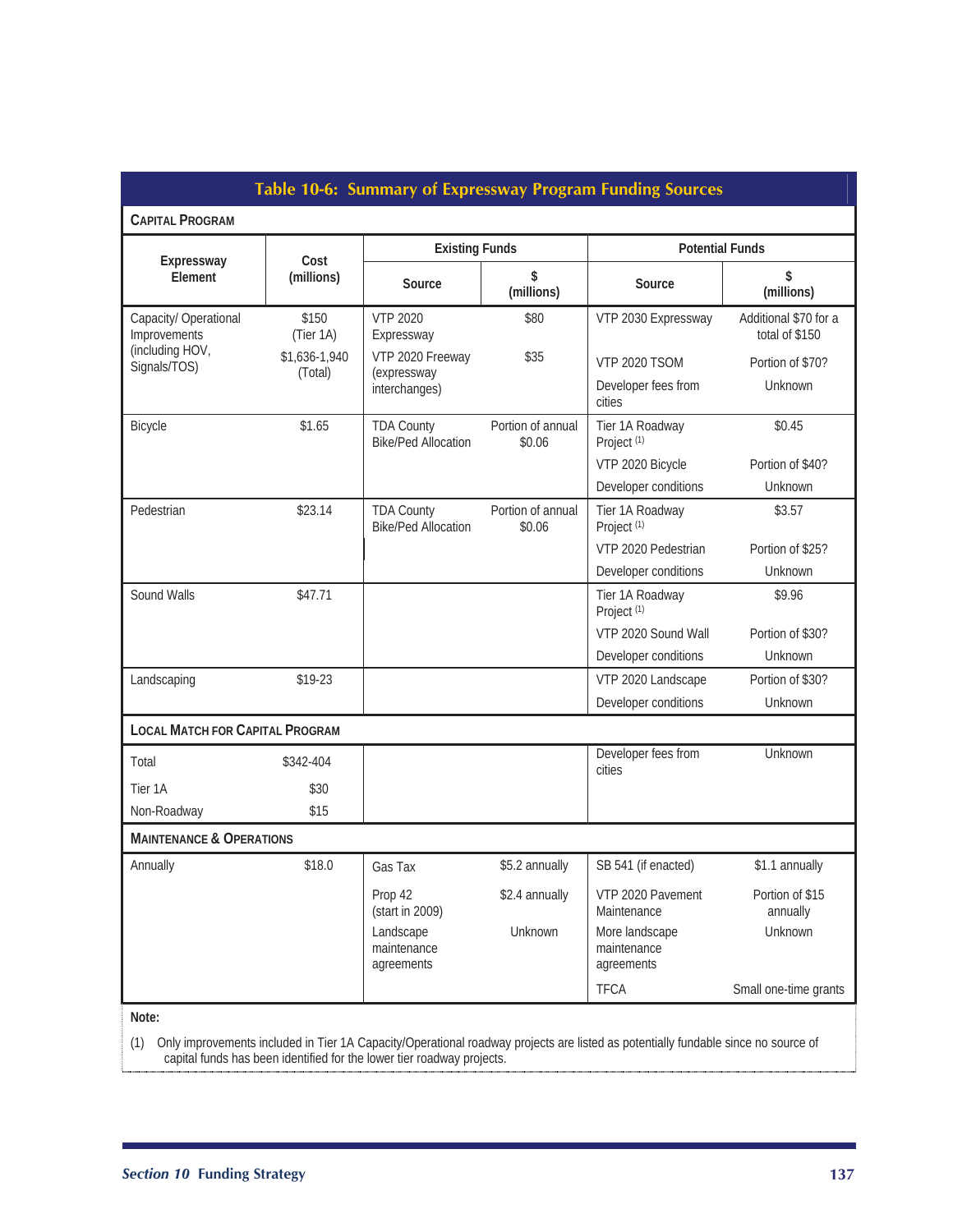## New Revenue Sources

Regardless of the outcome of the VTP 2030 process, the amount of funds available will fall significantly short of needs in capital, local match, and annual maintenance/ operations. Therefore, implementation of a significant portion of the plan will require new revenue sources. The Expressway Study considered a variety of new funding sources in terms of revenue potential, implementation process, and community acceptability.

During the study, a telephone survey conducted in late January 2003 concentrated on a modest 3 or 5-cent gas tax for the expressway system. Although those surveyed use the expressway system frequently (61% use it weekly and an additional 18% use it monthly) and 92% feel the expressway system is "an important part of the transportation system in Santa Clara County," there was not strong support for paying for the improvements at the pump. Of course, some of the pessimism can be traced to the downtown in the economy and the spike in gas prices, but there is also a feeling that the gas tax is a sensitive subject for many motorists.

Based on these findings, the overall list of new revenue sources was pared down and can be found in Table 10-7. As the table shows, the fund sources have the potential to raise significant transportation dollars. Many of these funding sources are also being looked at by VTA to solve their current transit operations fiscal crisis. The sources that may have the capacity to support a transportation package for both transit and expressway needs are marked. Most of the new sources will require a vote of the public and will need an organized campaign to explain the benefits of the various projects to the voting public.

Federal earmarks are another possible new source for expressway revenue; however, opportunities are likely to be limited to a few million dollars. The current reauthorization program is known as the Safe and Flexible Transportation Efficiency Act of 2003, or SAFETEA. It calls for authorizing a relatively flat federal surface transportation program for the next six years. The County will pursue as much funding from federal sources as possible.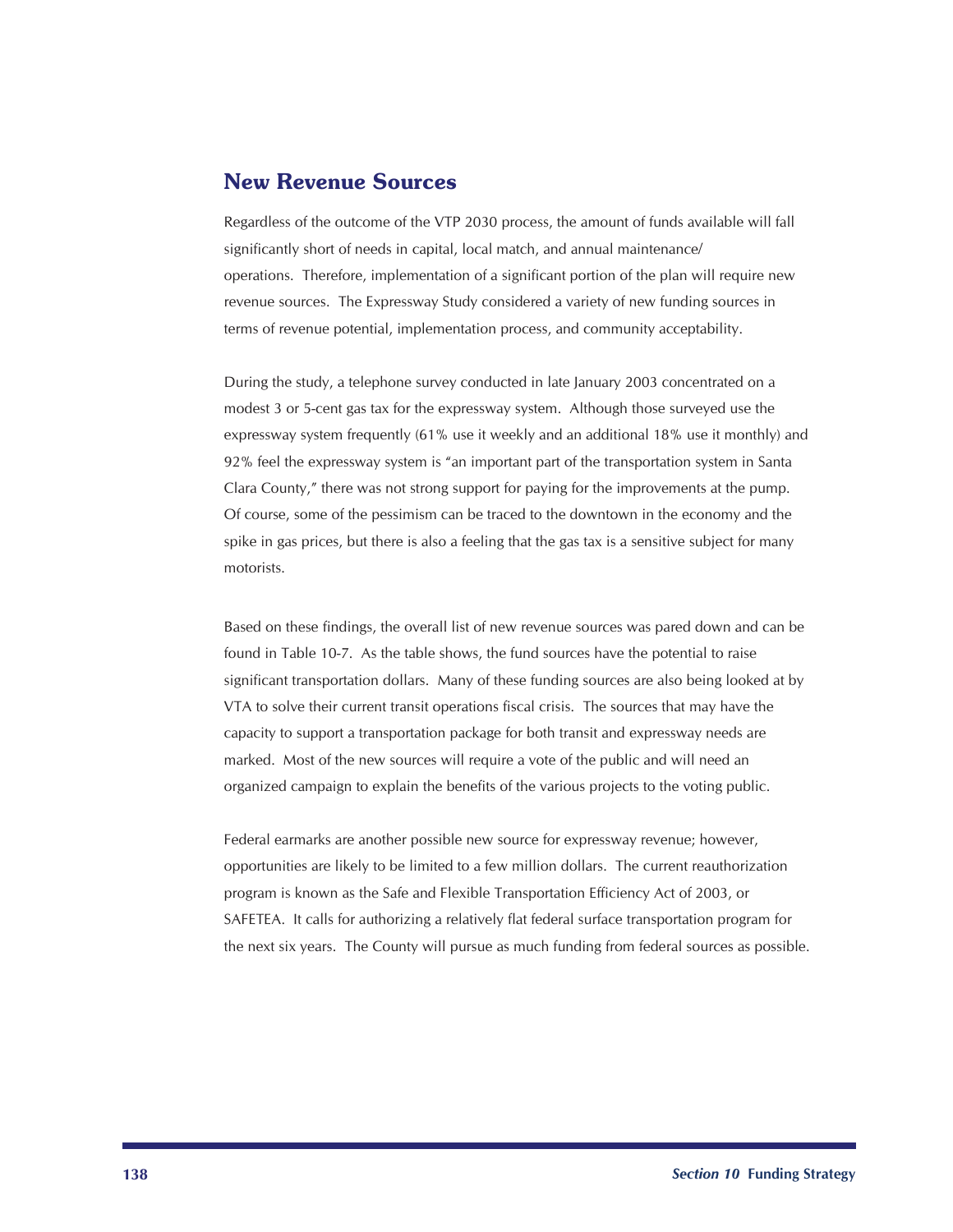| <b>Table 10-7: New Funding Sources To Consider</b>             |                                                                                                                       |                                                                                                                                            |                                                                                                                                                                                    |
|----------------------------------------------------------------|-----------------------------------------------------------------------------------------------------------------------|--------------------------------------------------------------------------------------------------------------------------------------------|------------------------------------------------------------------------------------------------------------------------------------------------------------------------------------|
| Potential<br>Source                                            | Potential \$ from<br>Source                                                                                           | <b>Decision Process/</b><br><b>Controlling Body</b>                                                                                        | <b>Approval Process and Comments</b>                                                                                                                                               |
| Local Sales Tax<br>$1/4$ cent $(1)$                            | \$65 million per year                                                                                                 | County or VTA                                                                                                                              | 2/3 vote if special district; simple majority if A plus B approach                                                                                                                 |
| Local Sales Tax<br>$1/2$ cent $(1)$                            | \$130 million per year                                                                                                | County or VTA                                                                                                                              | 2/3 vote if special district; simple majority if A plus B approach                                                                                                                 |
| STIP Portion of<br>Prop 42                                     | \$22-29 million per<br>year after '09                                                                                 | <b>VTA</b>                                                                                                                                 | Passed by statewide vote in March 2002. Allocation not yet voted<br>as a policy at VTA Board; however, in current VTA funding plan,<br>100% is earmarked for transit               |
| Regional Fuel<br>Tax/<br>"car user fee"                        | $3 - 5$ cents/gallon<br>would raise<br>\$25 - 45 million per<br>year for distribution<br>within Santa Clara<br>County | MTC to allocate<br>calculation based<br>on population split,<br>likely to also include<br>money set aside for<br>region-wide<br>priorities | MTC is authorized up to 10 cents; approval requires majority vote of<br>the residents in 9 Bay Area Counties                                                                       |
| Countywide Fuel<br>Tax                                         | 1 cent equals \$7<br>million per year                                                                                 | County Board of<br>Supervisors and the<br>Cities                                                                                           | Majority vote of the Board of Supervisors and the majority of the<br>cities representing the majority of the population in the county and<br>2/3 vote of Santa Clara County voters |
| Payroll Tax (1)                                                | 1/4% equals \$150<br>million per year                                                                                 | County Board of<br>Supervisors                                                                                                             | Would need to develop service area and determine fee and nexus to<br>% of wages within service area                                                                                |
| Parcel<br>Tax/Benefit<br>Assessment<br>District <sup>(1)</sup> | Unknown. Depends<br>on tax amount and<br>scope.                                                                       | County Board of<br>Supervisors and<br><b>Property Owners</b>                                                                               | Property within certain distance of the expressways could be subject<br>to an assessment; 2/3 majority of property owners would need to<br>vote approval                           |

**Note:** 

(1) Fund source being considered by VTA also. Could be a VTA/Expressway package.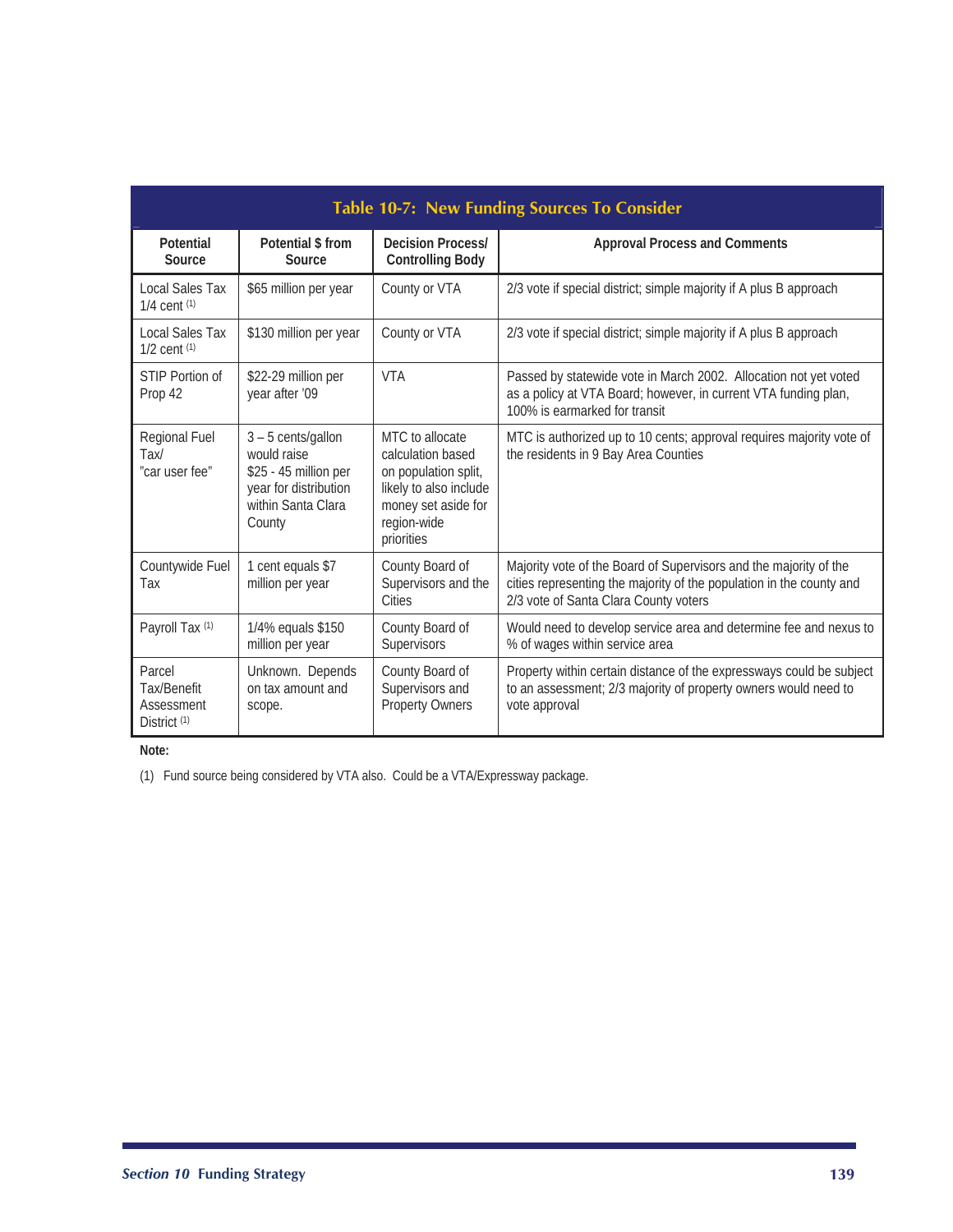## Implementation Plan Funding Strategy

Taking into consideration all the existing, potential, and possible new funding sources, a funding strategy has been developed addressing each major area of need.

## *Capacity/Operational Improvements – Tier 1A*

Tier 1A projects have highest priority for VTP Expressway Program funding allocations. The Tier 1A funding strategy involves the following steps:

- \* As part of the VTP 2030 process, VTA will be requested to increase the VTP 2020 Expressway Program allocation from \$80 million to at least \$150 million to allow full implementation of the Tier 1A projects.
- If inadequate funds are allocated in VTP 2030, the Study's Technical Working Group (TWG) and Policy Advisory Board (PAB) will reconvene to set criteria to prioritize the Tier 1A projects to meet the available revenues.
- $\div$  City participation in Tier 1A project match requirements is not mandatory, but in the absence of other sources available to the County to provide expressway program revenue, participation by the cities may be necessary to allow projects to proceed.

#### *Capacity/Operational Improvements – Tier 1B*

The Tier 1B projects, totaling \$261-271 million, also address existing LOS F intersections. There may be opportunities for the cities to provide all or a portion of the funding for a Tier 1B project through developer fees. The points listed below outline the process for advancing Tier 1B projects early and for prioritizing the Tier 1B projects:

- $\triangle$  If Tier 1A is fully funded through VTP 2030 and any city wants to advance a lower tier project for VTP 2030 funding prior to completion of all viable Tier 1A projects, the city will need to identify Tier 1A project(s) in that city, or through agreement with other cities, which can be deferred to provide sufficient funding and allow the lower tier project to proceed.
- $\bullet$  Tier 1B project priority shall be based on evaluation of cost effectiveness defined as the relationship of project vehicle hours traveled (VHT) savings to estimated project cost as developed by the Expressway Study.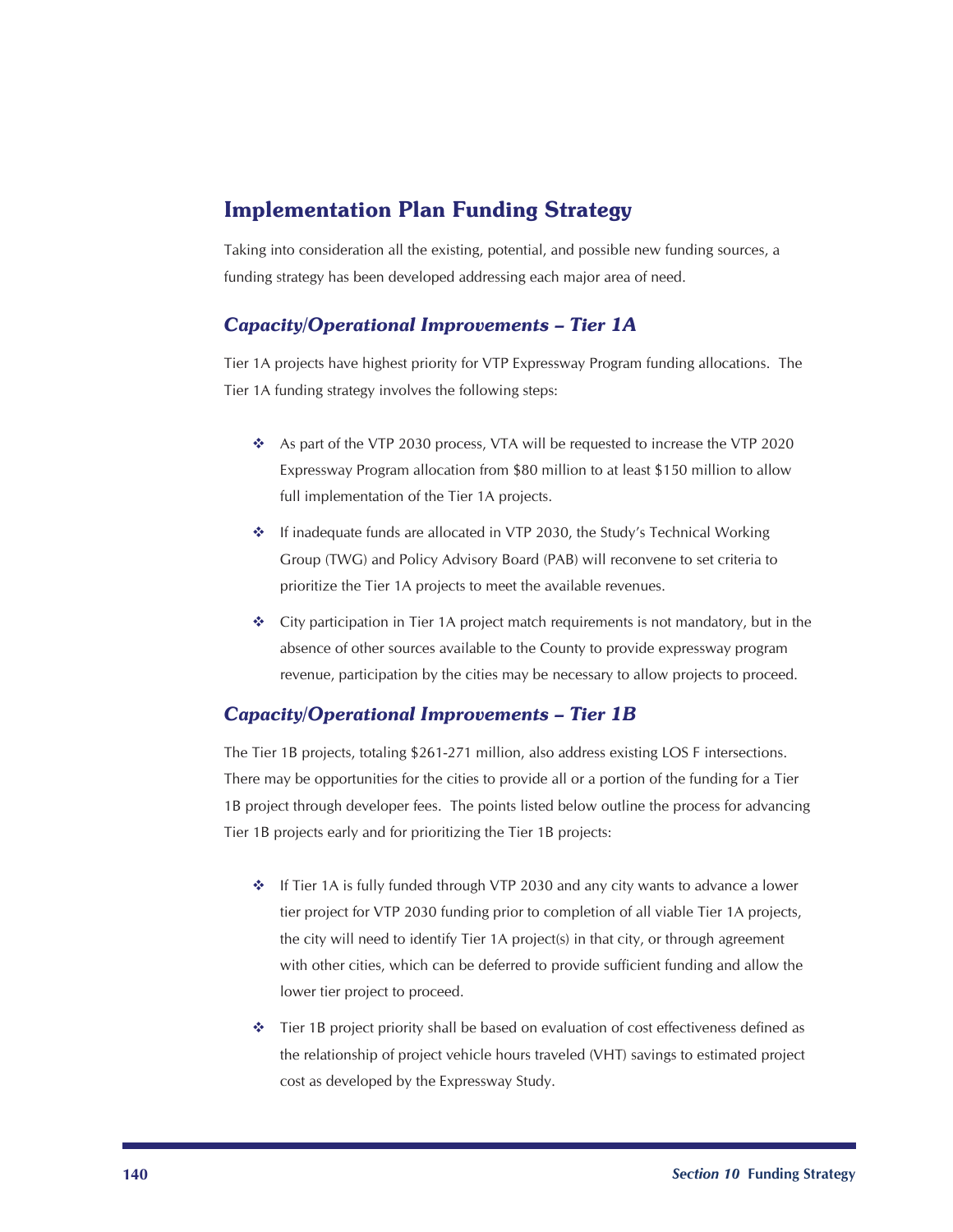- $\bullet$  To allow Tier 1B flexibility and recognize the significant contributions of local cities and/or land developments within that city, city and/or developer contributions will be deducted from the project estimate so the cost-effectiveness evaluation reflects only the project requirements for grant or expressway program revenue.
- $\div$  Cities may choose to fully fund Tier 1B projects and distribute credit for that work as local contribution to other Tier 1B projects in that city.

#### *All Capital Improvements*

The following actions will help produce funding for all types of capital improvements:

- ◆ Work with the cities to collect expressway traffic mitigation fees and expressway pedestrian, sound wall, landscaping, and intersection improvements through the land development approval process.
- ❖ Pursue funding from the various VTP competitive programs for expressway improvements.
- Pursue grants and partnerships for non-roadway capacity projects, such as pedestrian, bicycle, sound wall, and Intelligent Transportation Systems (ITS) projects.
- Pursue funding from other programs/agencies that benefit from a proposed project. For example, off-expressway improvements needed to connect pedestrians and bicyclists to the trails should be funded by the trails program and/or local jurisdiction. Projects involving grade separating rail tracks from the expressway should have funding participation from the rail operator.

#### *Maintenance/Operations and Local Match*

The following actions address the maintenance/operations annual shortfall and the lack of local matching funds:

- ❖ Jointly with VTA, pursue additional revenue for meeting both the transit operating needs and the expressway maintenance/operations needs, including capital program local match requirements.
- \* Resolve the expressway local match issue during VTA's VTP 2030 process, especially if a new funding source cannot be secured. There should be an understanding that the expressways are an essential part of the regional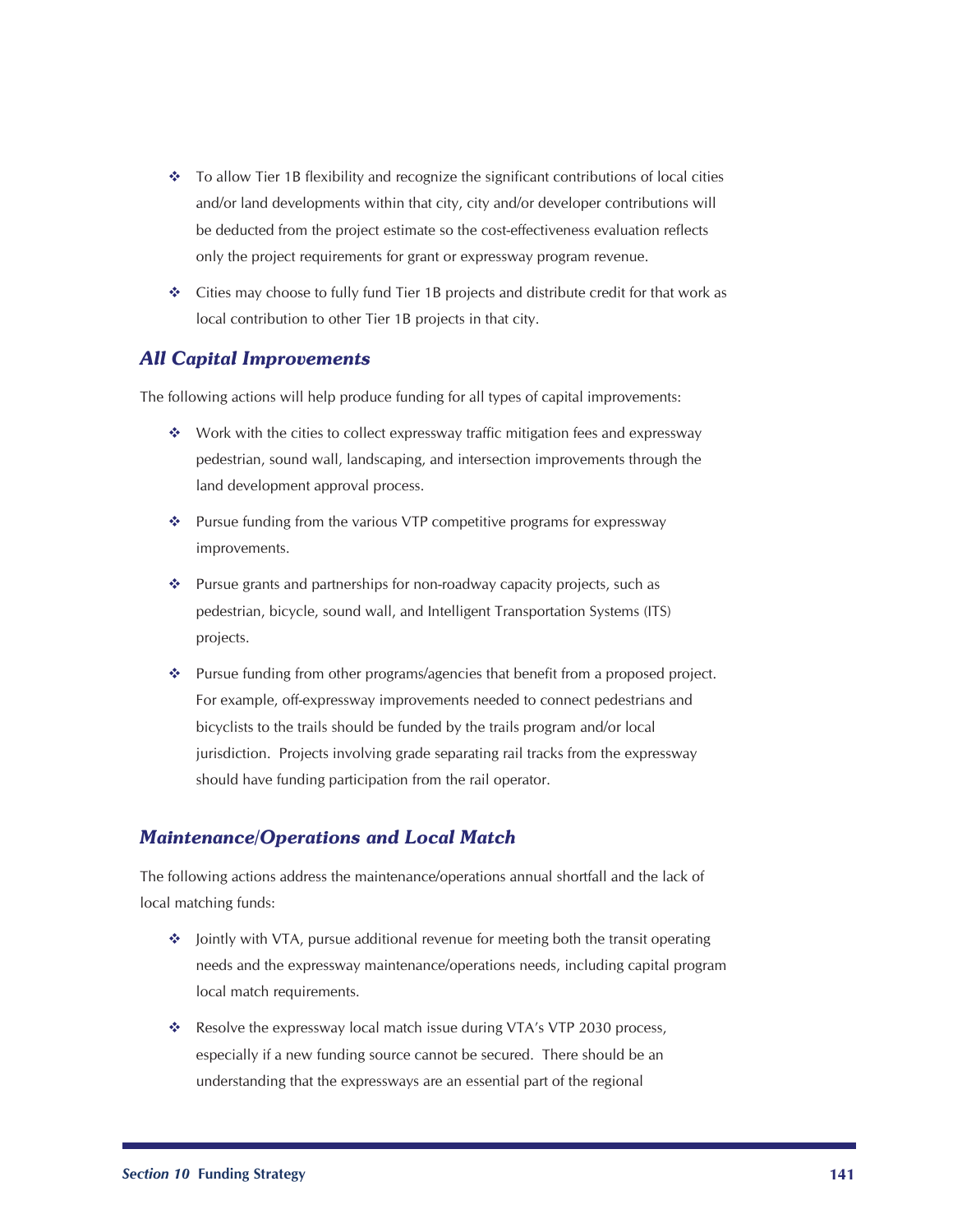transportation network, with many of them serving residents and employees from multiple cities. Improvements should not be limited to those areas with major new development potential where cities can raise significant money. Strategies include continuing to work with the cities to secure developer impact fees where appropriate, exchanging federal/state funds for local funds with no match requirements, and using other non-county sources as match.

- Support all state efforts to index gas tax to inflation and to increase the gas tax to help fund the maintenance and operations of the expressway system.
- Continue with the County's current landscaping policy that states: "New landscape improvements shall not be installed unless full recovery of capital and maintenance costs can occur."
- Include maintenance and lifecycle costs when approving capital projects. The intent of this recommendation is to ensure that any "significant new burden" to the maintenance and/or operations of the expressway system should be fully considered in the context of the decision to allocate the capital dollars to the project.